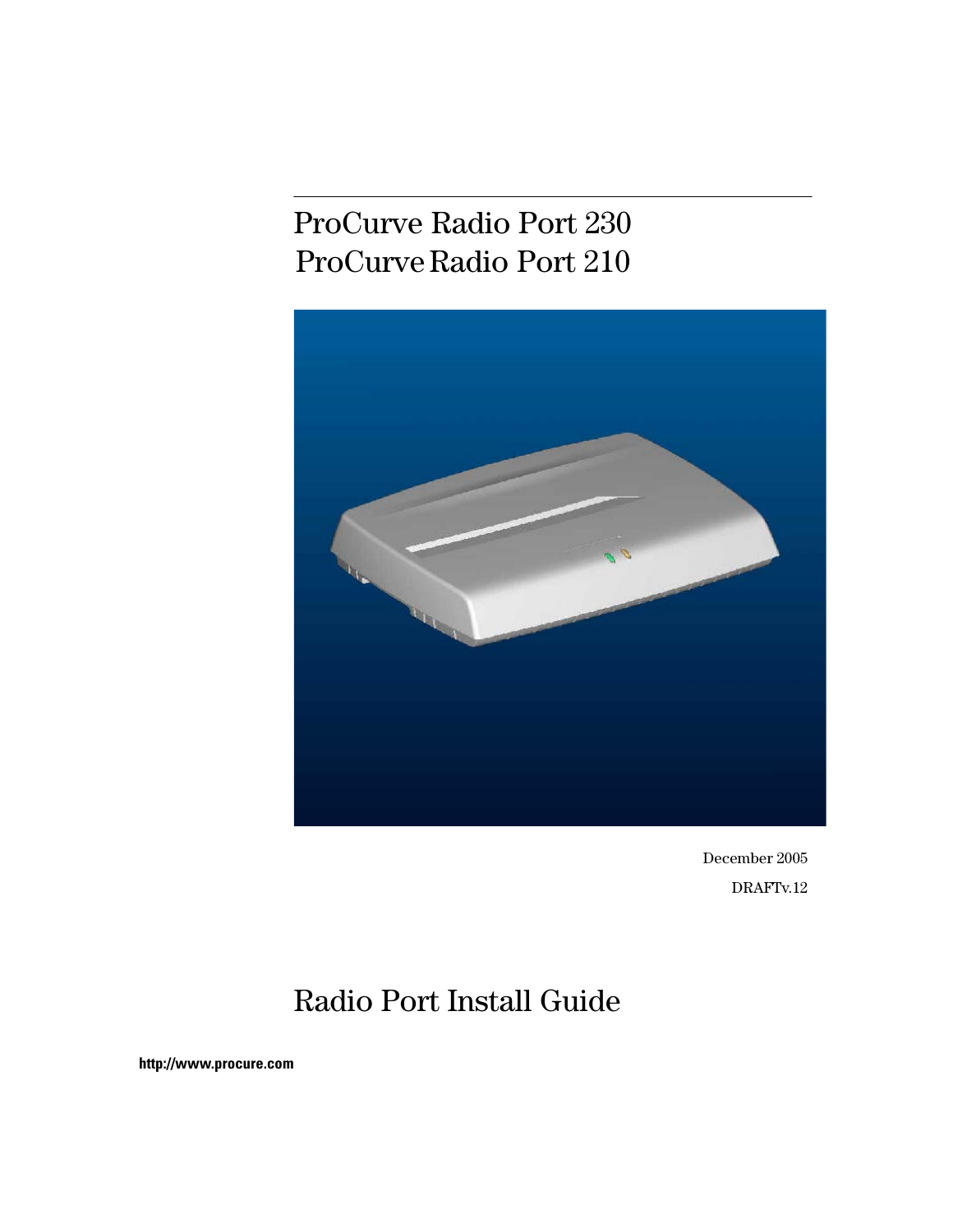#### **© Copyright 2005 Hewlett-Packard Development Company, L.P. The information contained herein is subject to change without notice.**

This document contains proprietary information, which is protected by copyright. No part of this document may be photocopied, reproduced, or translated into another language without the prior written consent of Hewlett-Packard.

#### **Publication Number 5991 3780**

#### **Applicable Products**

| HP ProCurve Radio Port 230 | J9006A |
|----------------------------|--------|
| HP ProCurve Radio Port 210 | J9004A |

#### **Trademark Credits**

Windows NT®, Windows®, and MS Windows® are US registered trademarks of Microsoft Corporation.

#### **Disclaimer**

HEWLETT-PACKARD COMPANY MAKES NO WARRANTY OF ANY KIND WITH REGARD TO THIS MATERIAL, INCLUDING, BUT NOT LIMITED TO, THE IMPLIED WARRANTIES OF MERCHANTABILITY AND FITNESS FOR A PARTICULAR PURPOSE. Hewlett-Packard shall not be liable for errors contained herein or for incidental or consequential damages in connection with the furnishing, performance, or use of this material.

The only warranties for HP products and services are set forth in the express warranty statements accompanying such products and services. Nothing herein should be construed as constituting an additional warranty. HP shall not be liable for technical or editorial errors or omissions contained herein.

Hewlett-Packard assumes no responsibility for the use or reliability of its software on equipment that is not furnished by Hewlett-Packard.

#### **Warranty**

See the Customer Support/Warranty booklet included with the product.

A copy of the specific warranty terms applicable to your Hewlett-Packard products and replacement parts can be obtained from your HP Sales and Service Office or authorized dealer.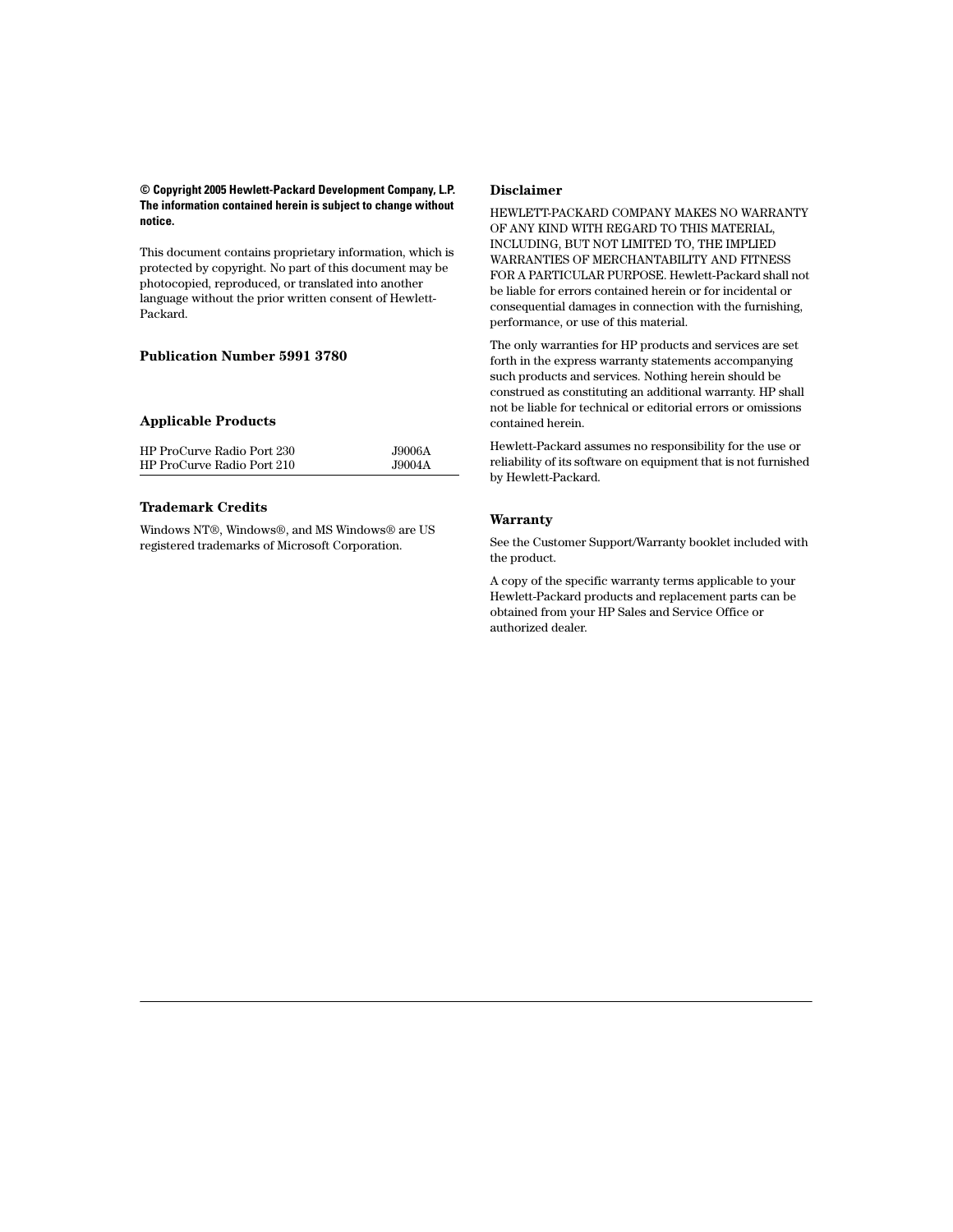#### **Introduction**

The ProCurve Radio Port 230 and ProCurve Radio Port 210, components of the ProCurve Wireless LAN System, link wireless 802.11a/b/g devices to the Ethernet network through a wireless services-enabled switch. These devices are to be used with the HP ProCurve Switch 5300xl with a ProCurve Wireless EDGE Services xl Module or other compatible wireless services-enabled switch products. These Radio Ports are designed to be simple plug-and-play devices that require no individual device configuration before being installed into a network. All Radio port configurations, including country-specific settings, radio channels, radio power, SSID settings, security settings, management information, and Radio Port firmware is provided through the wireless services-enabled switch.

NOTE: Before installing Radio Ports, a ProCurve wireless services-enabled switch (such as the ProCurve Switch 5300xl with Wireless EDGE Services xl Module installed) should be deployed, configured and operating in a Normal mode. See the "ProCurve Wireless EDGE Services xl Module Getting Started Guide" for details.

#### **ProCurve Radio Port 230 and 210 Package Contents**

- ProCurve Radio Port 230 or Radio Port 210
- Two wall mount screws
- Two wall anchors
- Radio Port Install Guide
- Customer Support/Warranty booklet

#### **Description**

The ProCurve Radio Port 230 is a dual-radio IEEE 802.11-compliant device supporting simultaneous 802.11a and b/g wireless Ethernet connections. It contains two embedded 802.11 b/g (2.4 GHz) omni directional diversity antennas, and two embedded 802.11a (5.4 GHz) omni directional diversity antennas.

The ProCurve Radio Port 210 is a single radio IEEE 802.11-compliant device supporting 802.11 b/g wireless Ethernet connections. It contains two embedded 802.11 b/g (2.4 GHz) omni directional diversity antennas.

Both Radio Ports are designed for installation in office environments, either using the wall mount or suspendedceiling T-Bar mountings built into the underside of the plastic case. Each Radio Port has one RJ-45 connector supporting 10/100 Ethernet and requires power from any UL-listed, 802.3af-compatible Power over Ethernet (PoE) switch or power injector.

#### **Technical Specifications**

| Operating Voltage                 | 48VDC (from 802.3af-compliant power source) |
|-----------------------------------|---------------------------------------------|
| <b>Operating Current</b>          | 148mA (typical)                             |
| Power                             | 7W (typical)                                |
| Operating Temperature             | 32 to 104° F (0 to 40° C)                   |
| Non-Operating/Storage Temperature | -40°F to 158°F (-40 to 70°C)                |
| <b>Operating Humidity</b>         | 5 to 95% (non-condensing)                   |
| Non-Operating/Storage Humidity    | 5 to 95% (non-condensing)                   |
| Operating Altitude (max)          | 10,000 ft (3,048 m)                         |
| Non-Operating/Storage Altitude    | 15,000ft.(4,572 m)                          |
|                                   |                                             |

#### **Dimensions & Weight**

| Length                | 249.2mm (9.81in.)  |
|-----------------------|--------------------|
| Width                 | 174.9mm (56.88in.) |
| Height                | 42.4mm (1.67in.)   |
| Radio Port 230 Weight | 0.55kg (1.214lbs)  |
| Radio Port 210 Weight | 0.50kg (1.096lbs)  |

#### **Features**

• High-performance 802.11-compliant radios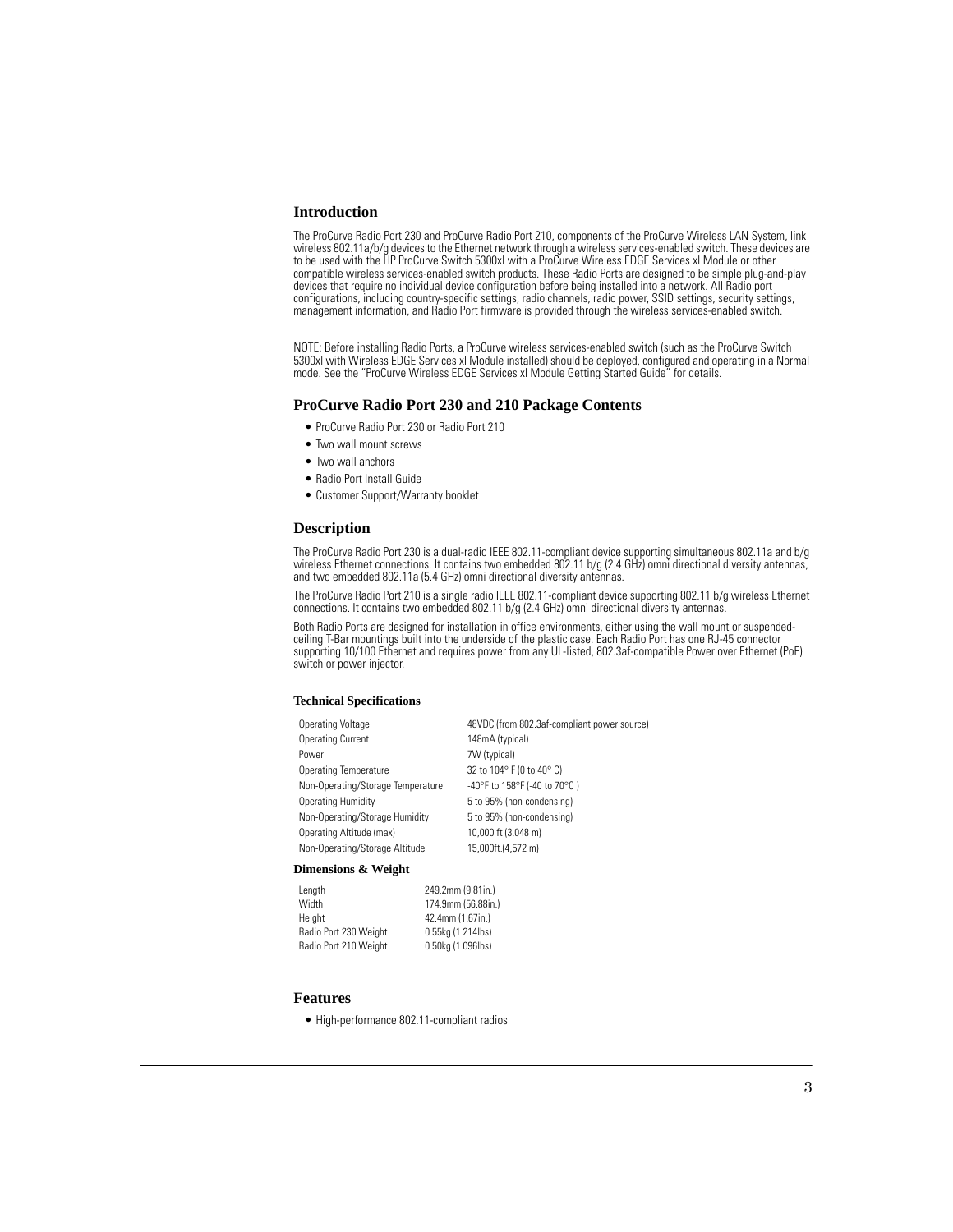- Embedded omni directional diversity antennas
- Integrated 10/100 Base TX RJ-45 port
- Two LED indicators
- Safety wire tie point
- Lap-style lock port
- Slots for wall mounting
- Clips for mounting on a suspended ceiling T-Bar



#### **Radio Characteristics**

The ProCurve Radio Port 230 comprises two 802.11 radios: (1) a 802.11 b/g radio operating in the 2.4 to 2.5 GHz band and (2) an 802.11a radio operating in the 4.9 to 5.875 GHz band. The ProCurve Radio Port 210 has a single 802.11b/ g radio. Both units contain two embedded 2.4-2.5GHz omni-directional diversity antennas and the Radio Port 230 also contains two embedded 4.9-5.875 GHz omni-directional diversity antennas.

The following table lists the 802.11-compliant operating modes. The three supported 802.11g modes are simultaneous CCK and OFDM, CCK only, or OFDM only.

| <b>Device</b> | <b>Mbps Data Rate Support</b>                          | <b>Utilizing Diversity</b> | GHz                  |
|---------------|--------------------------------------------------------|----------------------------|----------------------|
| 802.11a       | 6, 9, 12, 18, 24, 36, 48, 54 OFDM                      | Transmit and receive       | 4.9 to 5.875 range   |
| $802.11b$ /g  | 1, 2, 5.5, 11 CCK<br>6, 9, 12, 18, 24, 36, 48, 54 OFDM | Transmit and receive       | 2.4 to 2.5 ISM range |

#### **Integrated RJ-45 Port**

The ProCurve Radio Port 230 and 210 has one RJ-45 connector supporting a full-duplex 10/100 Base-TX Ethernet port and requires IEEE 802.3af-compliant Power-over-Ethernet (PoE) from an external source such as a PoE switch or power injector. This Ethernet port is configured as an MDI port and can be connected to any MDIX switch port using standard straight-through CAT-5 Ethernet cables. For details on cable pinouts, see the Appendices of the 'Installation and Getting Started Guide' for your ProCurve switch. Installers can use a single CAT-5 cable to supply both Ethernet connectivity and power to the Radio Port allowing these Radio Ports to be installed up to 100 m (300 ft.) from a PoEcompliant 10/100 Ethernet port. There is no additional power supply required.

#### **LED Indicators**

Each Radio Port has LED indicators on the front of the case that visually display the status of the device. The LED indicators display connection status and error conditions, as well as network activity for the individual radios in the Radio Port.

#### **Radio Port 230 LED Indicators**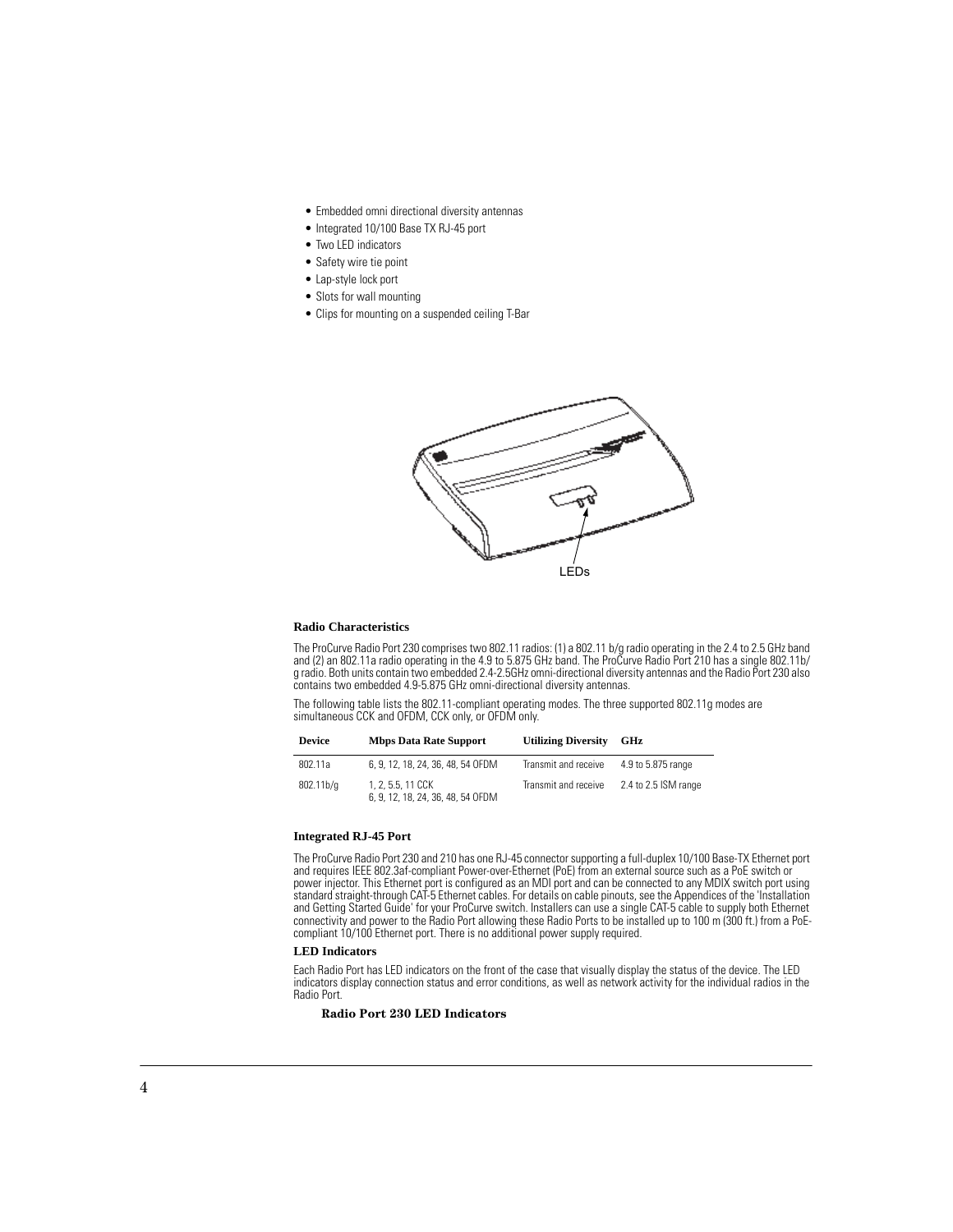The Radio Port 230 has two LEDs indicators displaying connection status, error conditions, and networking activity for each of the two radios. Operation is as follows:

#### **Startup:**

- Radio Port Startup occurs immediately following the application of PoE power, or following a power or software reset.
- 1. Both GREEN and AMBER LEDs light steadily for several seconds, while the Radio Port performs an internal self-test.
- 2. The AMBER LED then flashes 3 times per second, while the GREEN LED is off. This indicates that the Radio POrt is attempting to communicate to a compatible wireless services-enabled switch.
- 3. Both LEDs then go off for a moment, followed by both LEDs lighting steadily for a few seconds.
- 4. After this sequence, assuming no error conditions have occurred, the Radio Port will enter Normal operation mode. This means that the Radio Port has successfully communicated with and been adopted by a wireless services-enabled switch. If this startup sequence repeats itself, then it is likely that the Radio Port is unable to contact a compatible wireless services-enabled switch, and the installer should review the Troubleshooting section below.

#### **Normal Operation:**

Once the Radio Port has established a connection to a compatible wireless services-enabled switch, the Radio Port will begin normal operation. During normal operation, the GREEN LED indicates status of the 802.11 b/g radio, and the AMBER LED indicates status of the 802.11a radio.

•Without Wireless Traffic: Each LED will briefly flash once every 5 seconds, to indicate that power is on, and the Radio Port is communicating normally to its wireless services-enabled switch. The flashing may not be synchronous between the two LED indicators.

•With Wireless Traffic: Each LED will briefly flash more frequently than once every 5 seconds, and in an irregular fashion, to represent wireless traffic on that radio.

#### **Radio Error Mode:**

- The GREEN LED flashes on and off steadily once per second if an error prevents the 802.11b/g radio from operating normally.
- The AMBER LED flashes on and off steadily once per second if an error prevents the 802.11a radio from operating normally.

#### **Radio Port 210 LED Indicators**

The Radio Port 210 has two LEDs indicators displaying connection status, error conditions, and networking activity for its 802.11 b/g radio. Operation is as follows:

#### **Startup Radio:**

•Operation of the indicators is identical to the Radio Port 230 during Startup.

#### **Normal Operation:**

•During Normal Operation, the GREEN LED will flash to indicate connection and traffic on the 802.11b/ g radio, similar to the Radio Port 230. The AMBER LED will remain off.

#### **Radio Error Mode:**

•The GREEN LED flashes on and off steadily once per second if an error prevents the 802.11b/g radio from operating normally.

#### **Installation Instructions.**

The ProCurve Radio Port 230 and 210 can be mounted either on a wall or on a suspended ceiling T-bar. The Radio Port are not designed for mounting on a desk. The diagrams on the next page note the key installation features.

To prepare for installation, perform the following steps: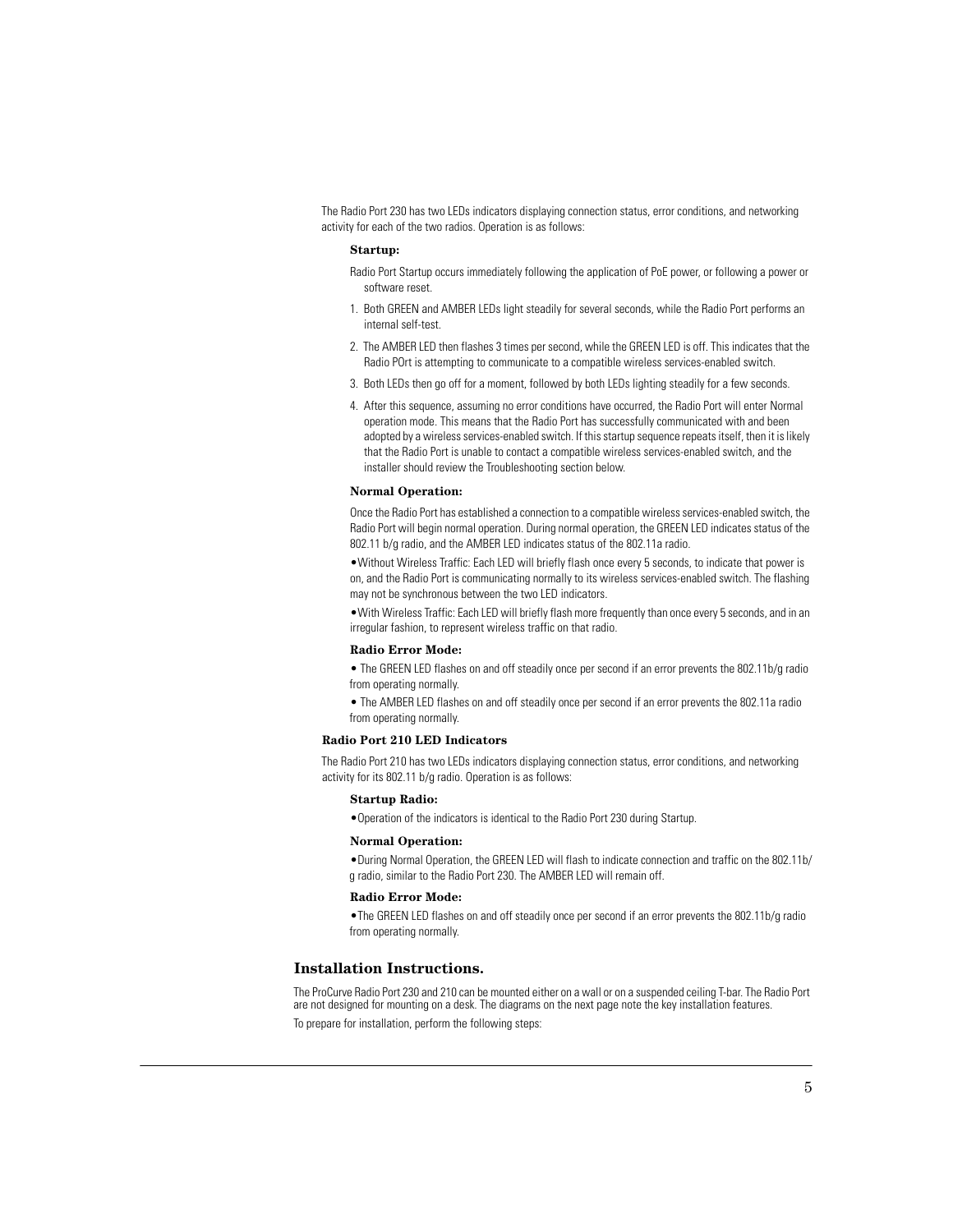- 1. Match the model number on the purchase order with the model numbers in the packing list and on the case of the device shipped.
- 2. Verify that the contents of the box include the intended ProCurve Radio Port 230 or 210 and mounting hardware:

| <b>Radio Port</b> | Item   | <b>Notes</b>                                          |
|-------------------|--------|-------------------------------------------------------|
| 230               | A3006A | 802.11a & 802.11b/g integrated antenna configuration. |
| 210               | J9004A | 802.11b/g integrated antenna configuration.           |

- 3. Review site survey and network analysis reports to determine the location and mounting position for the ProCurve Radio Port 230 and 210.
- 4. Connect a CAT-5 cable to a compatible 802.3af power source and run the cable to the installation site. Ensure that there is sufficient slack on the cable to perform the installation steps.



**Wall Mount**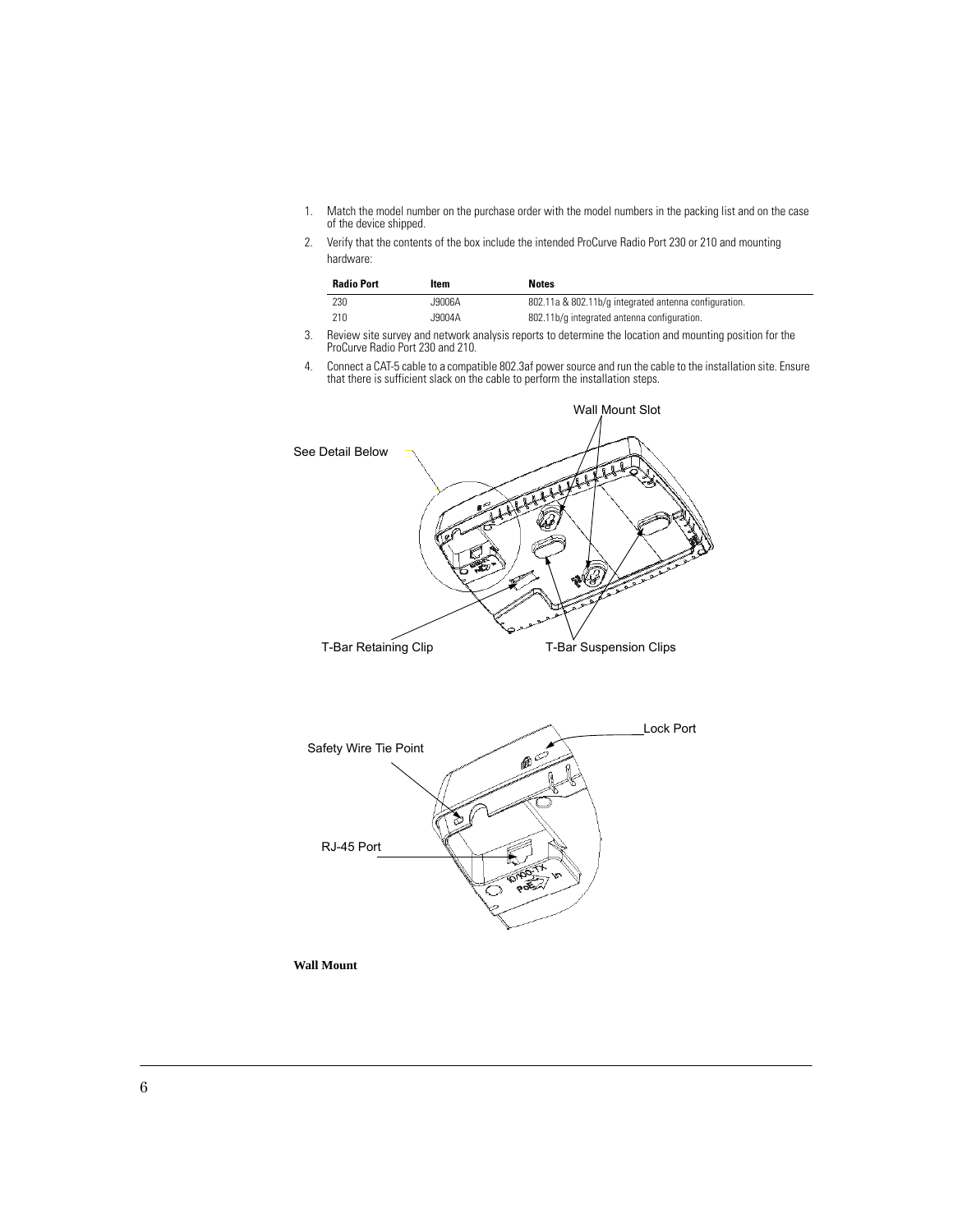Wall mounting consists of hanging the ProCurve Radio Port 230 or 210 along its width or length using the pair of wideshoulder screws provided and mounting slots on the underside of the Radio Port. The ProCurve Radio Port 230 or 210 can be mounted onto any wood, plaster, or cement wall surface using the provided wall anchors when necessary. The illustration shows a horizontal mount.



Wall Mount Hardware

- Two wide-shoulder Phillips pan head self-tapping screws.
- Two wall anchors.
- Safety wire (recommended) and security cable (optional)

In the event that the original mounting screws are lost, the following screws can be used instead: ANSI Standard) #6-18 X 0.875in. Type A or AB Self-Tapping Screw, or (ANSI Standard Metric) M3.5 X 0.6 X 20mm Type D Self-Tapping Screw.

#### *Wall Mount Procedure*

- 1. Lightly mark a vertical line on the wall at the location where the midline of the Radio Port is to be located.
- 2. Using the alignment arrows on one edge of the Radio Port case as guides, move the edge of the Radio Port to the midline from step 1. and mark the two points on the midline for the location of the mounting screws. (See diagrams below)
- 3. At each of the two points, drill a hole in the wall, insert an anchor (if required), screw the wall mounting screw into the anchor and stop when there is 2 mm remaining between the screw head and the wall

Note: When pre-drilling holes, the recommended hole size is 3mm (0.125 or 1/8 in.) if the screws are going directly into the wall and 6mm (0.25 or 1/4 in.) if the provided wall anchors are being used.

- 4. If required, loop a safety wire, between 1.0 mm (.04in.) and 1.6 mm (.0625in.) in diameter, through the safety wire tie point and secure the loop. Attach the opposite end of the safety wire to a secure point on the wall.
- 5. If required, install and attach a security cable to the Radio Port's lock port. The lock port, compatible with laptopstyle security cables, is on the side of the case. Attach the opposite end of the security cable to a secure, stationary point.
- 6. Plug the Ethernet cable to the Radio Port's RJ-45 port and connect the opposite end of the cable to a switch with an 802.3af compatible power source. The Ethernet cable can be tucked inside the cable recess on the underside of the Radio Port case for a completely clean installation. See diagram below.
- 7. Place the middle of each of the case's mounting slots over the mounting screw heads.
- 8. Slide the case down along the mounting surface to hang the mounting slots on the mounting screws.
- 9. Verify the Radio Port has power by observing that the LED indicators are lit or flashing.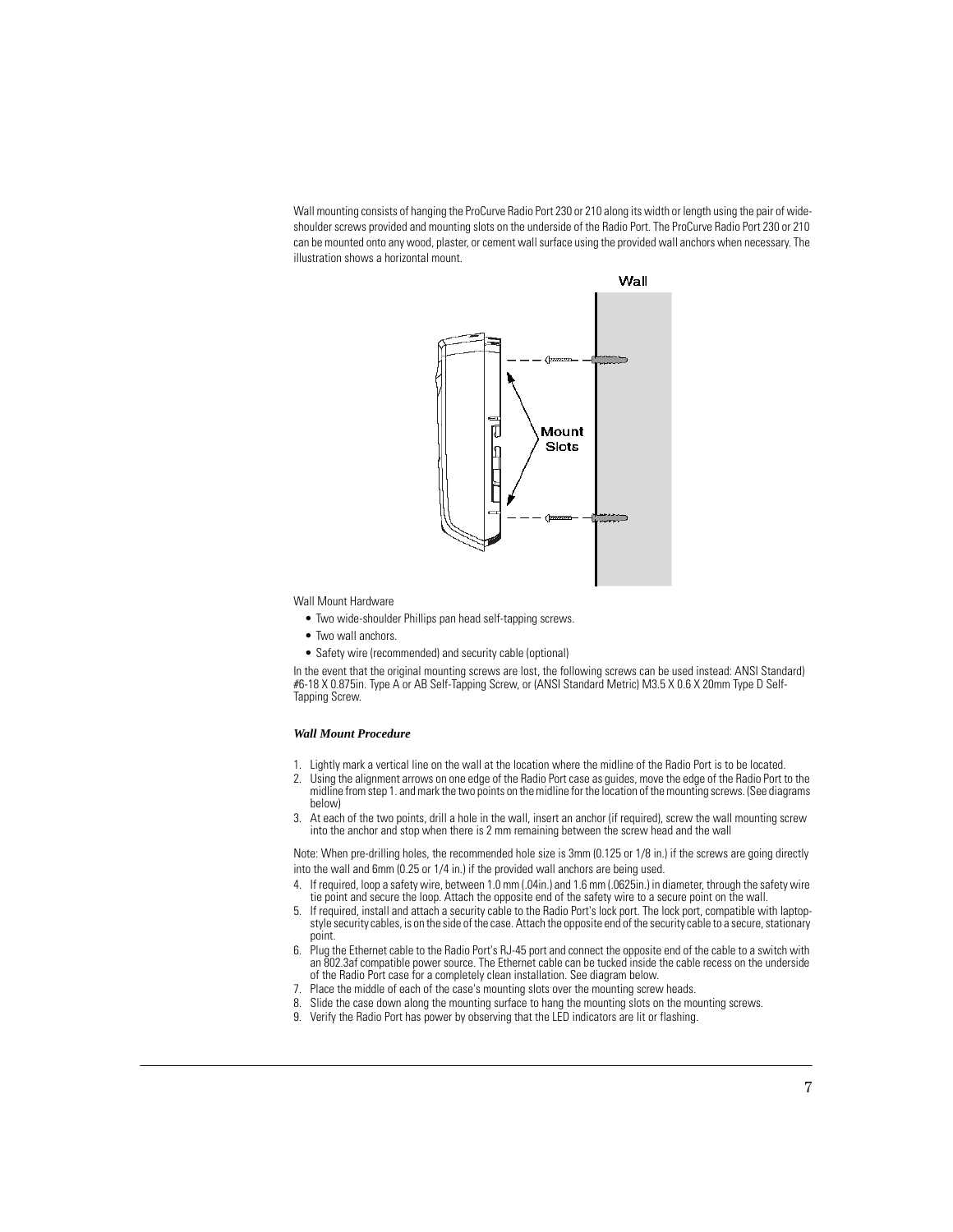See Detail Below



Use these alignment arrows to mark the wall in preparation for installing mounting screws

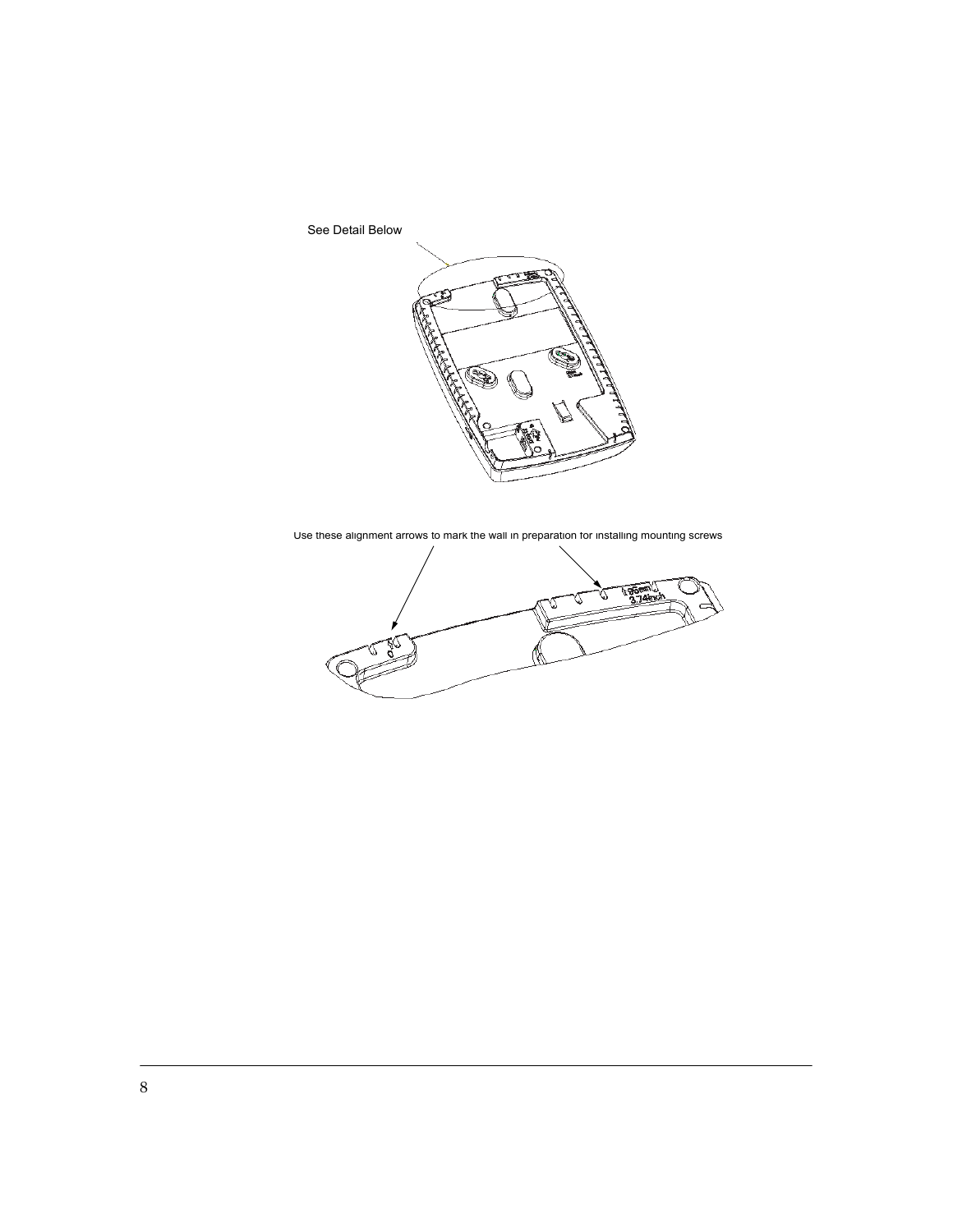#### *RJ45 Wiring Options*

The Radio Port case is designed to accommodate multiple options for routing the RJ-45 cable.



Cable exits vertically

Cable exits horizontally



RJ-45 cable tucked into cable recess and routed through wall or tile

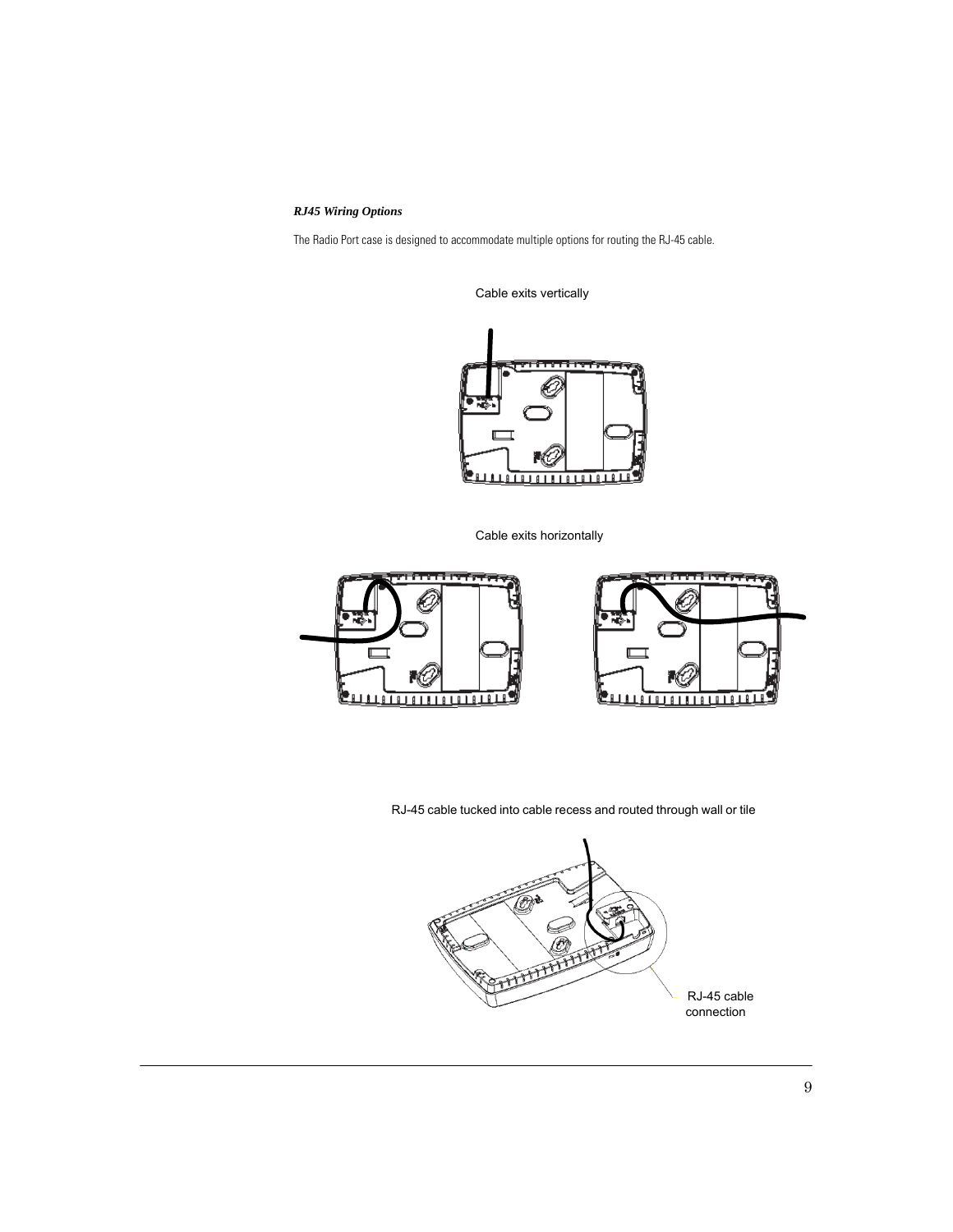#### *Suspended Ceiling Tile T-Bar Mount*

Mounting the Radio Port 230 or 210 to a suspended ceiling T-Bar grid consists of attaching the Radio Port to the underside of a T-Bar in a suspended ceiling grid, and twisting the Radio Port to lock the case onto the T-Bar.

#### *Ceiling Mount Hardware*

• Safety wire (recommended) and security cable (optional)

#### *Ceiling Mount Procedure*

- 1. Lift the ceiling tiles around the T-Bar where the Radio Port is to be installed.
- 2. If required, loop a safety wire, between 1.01mm (.04in.) and 1.58mm (.0625in.) in diameter, around the safety wire tie point and secure the loop. Attach the opposite end of the safety wire to a secure point on the ceiling or T-bar grid.
- 3. If required, install and attach a security cable to the Radio Port's lock port. The lock port, compatible with laptop-style security cables, is on the side of the Radio Port case. Secure the opposite end of the security cable to a secure, stationary point on the ceiling.
- 4. Plug the Ethernet cable into the Radio Port's RJ-45 jack and connect the opposite end of the cable to a switch with an 802.3af-compatible power source. Thread the Ethernet cable through the suspended ceiling T-Bar grid on the side of the T-Bar where the top of the Radio Port will be located after installation.
- 5. Position the Radio Port so the back of the Radio Port faces the bottom of the T-Bar. The Radio Port's RJ-45 jack should be positioned on the same side of the T-Bar as the Ethernet cable descending from above the ceiling. Position the Radio Port case so that the T-Bar fits into the channel formed into the underside of the Radio Port case (see diagram).
- 6. To install the Radio Port on the T-Bar, slide the Radio Port so that the T-Bar Suspension Clip on the opposite side of the Radio Port case from the RJ-45 connector slips over the T-Bar. Then rotate the Radio Port slightly (approximately 15 degrees), to lock the remaining T-Bar Suspension Clip into place on the T-Bar. (see diagram). The T-Bar Retaining Clip will click into place as the Suspension Clips fasten onto the T-Bar.
- 7. Verify the Radio Port has power by observing the LED indicators
- 8. Tuck the Ethernet cable into the cable recess on the underside of the Radio Port so that the cable lies next to the T-Bar. Replace the ceiling tiles around the T-Bar to complete the installation.



#### T-Bar Suspension Clip (Lock first)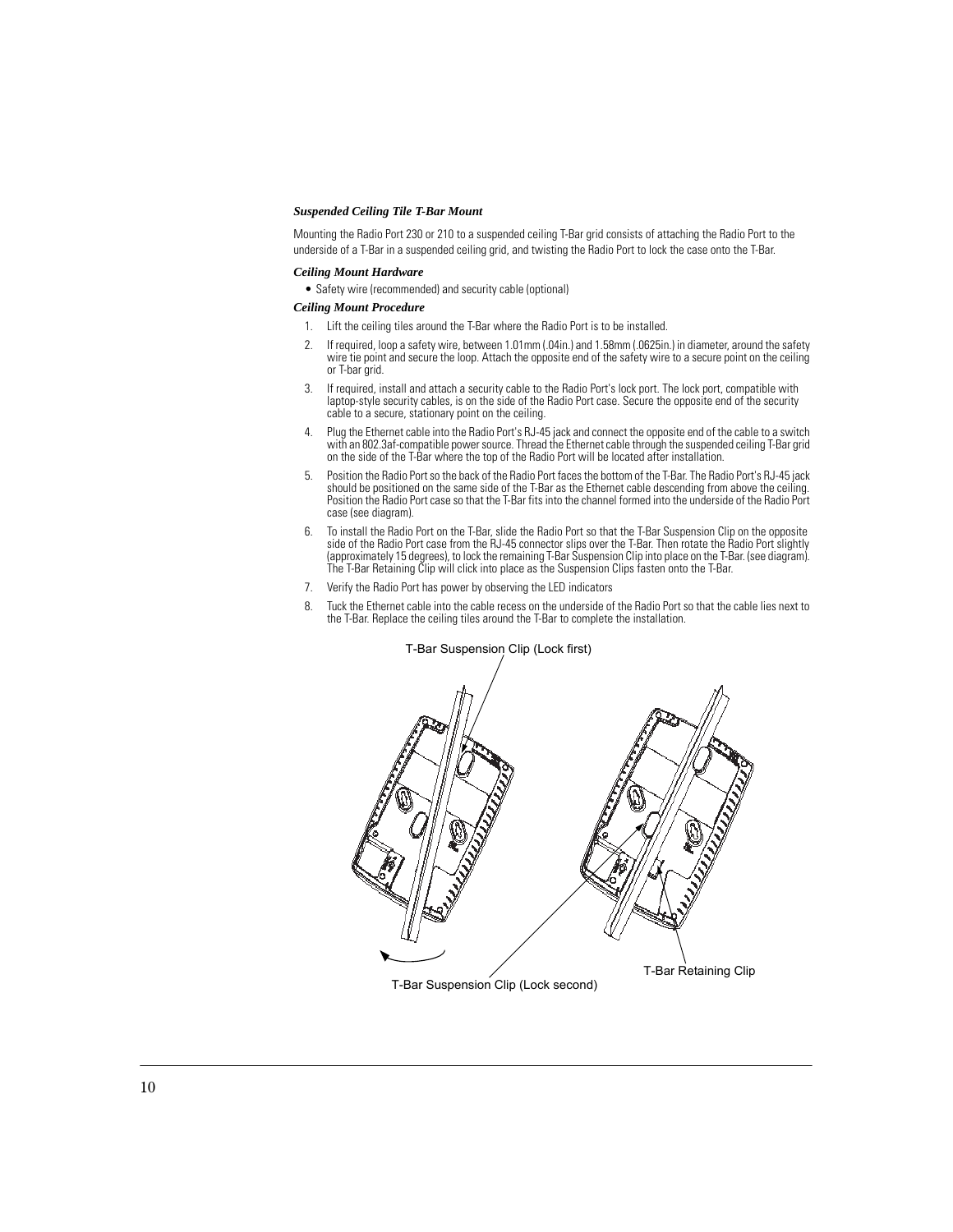#### To Remove the Radio Port from the T-Bar

- 1. Lift the ceiling tiles away from the T-Bar to which the Radio Port is attached.
- 2. Using your finger, depress the T-Bar Retaining Clip that locks the Radio Port to the T-Bar
- 3. Rotate the Radio Port counter clock-wise to release the T-Bar from the Radio Port's T-Bar Suspension Clips.

#### Troubleshooting Radio Port Installation

This section describes how to troubleshoot the installation of your ProCurve Radio Port primarily from a hardware perspective. You can perform more in-depth troubleshooting of your wireless LAN system from the console or web UI on your wireless services-enabled ProCurve switch. For more information on software configuration or troubleshooting, see the "ProCurve Wireless EDGE Services xl Module Getting Started Guide" for details.

Basic troubleshooting relies on the LED indicators to diagnose the condition of the Radio Port. The table below shows LED patterns on the Radio Port that indicate problem conditions.

#### LED Error Indicators

| <b>GREEN LED</b>                                                                                                                                                                                                            | AMBER LED                                                                                                                                                   | <b>Diagnostic Tips</b>                                                                                                                                                                                                                                                                                                                                                                                                                                                                                                                                                                                                              |
|-----------------------------------------------------------------------------------------------------------------------------------------------------------------------------------------------------------------------------|-------------------------------------------------------------------------------------------------------------------------------------------------------------|-------------------------------------------------------------------------------------------------------------------------------------------------------------------------------------------------------------------------------------------------------------------------------------------------------------------------------------------------------------------------------------------------------------------------------------------------------------------------------------------------------------------------------------------------------------------------------------------------------------------------------------|
| Off steadily while Ethernet cable is<br>linked to a PoE source. Remains off<br>even when Radio Port is disconnected<br>from Ethernet cable and reconnected.                                                                 | Off steadily while Ethernet cable is<br>linked to a PoE source. Remains off<br>even when Radio Port is disconnected<br>from Ethernet cable and reconnected. | Radio Port is not receiving PoE power. Verify that the Ethernet<br>cable is connected directly to an IEEE 802.3af-compatible PoE<br>source, and that all cable connections are tight and secure.<br>Verify that the PoE source device is powered on, and that the<br>PoE function has been administratively enabled on the source<br>port connected to the Radio Port. Verify that the network cable<br>is functioning properly, or try a different cable. Try plugging<br>the Radio Port into another PoE power source, or connect<br>another PoE device to the port to confirm if the PoE source is<br>functioning appropriately. |
| Both GREEN and AMBER LED Indicators light steadily for several seconds,<br>followed by the AMBER LED flashing steadily on and off three times a second for<br>several seconds, then this cycle repeats itself continuously. |                                                                                                                                                             | The Radio Port is encountering a Startup Error, and is unable to<br>successfully communicate with or be adopted by a compatible<br>wireless services-enabled switch. See the Startup Error<br>checklist below for further diagnostic tips.                                                                                                                                                                                                                                                                                                                                                                                          |
| Flashes on and off steadily once per<br>second                                                                                                                                                                              | $\ast$                                                                                                                                                      | The Radio Port has encountered an error that prevents the<br>802.11b/g radio from operating normally.                                                                                                                                                                                                                                                                                                                                                                                                                                                                                                                               |
| $\ast$                                                                                                                                                                                                                      | Flashes on and off steadily once per<br>second                                                                                                              | (Radio Port 230 only) The Radio Port has encountered an error<br>that prevents the 802.11a radio from operating normally.                                                                                                                                                                                                                                                                                                                                                                                                                                                                                                           |

\* This LED Indicator is not important for this diagnosis

#### *Startup Error Checklist*

Startup errors occur when the Radio Port is unable to communicate with a compatible wireless services-enable switch, or when the Radio Port successfully communicates to a compatible switch but the switch is not able to adopt and manage the Radio Port. The following steps can be used to determine the different circumstances that may be preventing the Radio Port from being adopted by the switch and operating normally.

1. The network connection between the Radio Port and the wireless services-enabled switch has been disrupted. Verify that network connectivity between the Ethernet cable and the wireless services-enabled switch by connecting another device, such as a laptop, to the Ethernet cable and confirming network connectivity to the switch. Verify that the Ethernet port to which the Radio Port is connected has not been disabled, and if 802.1x port security is turned on, that the 802.1x Port security is compatible with the Radio Port's 802.1x settings.The network between the Radio Port and the wireless services-enabled switch has a Layer 3 compatibility issue (e.g. the two devices are on different subnets.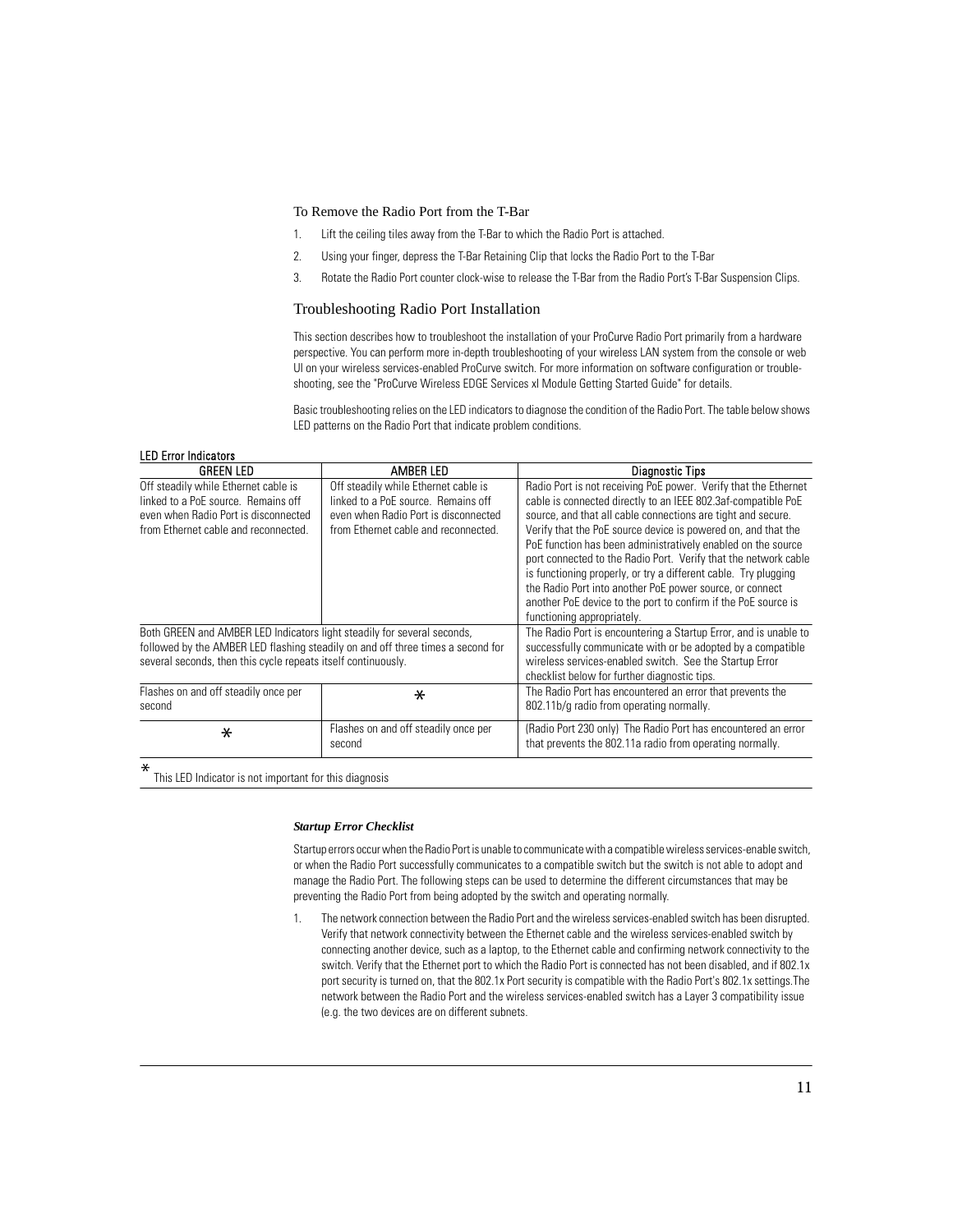- 2. The network between the Radio Port and the wireless services-enabled switch has a Layer 2 compatibility issue (e.g. the two devices are on different VLANs.)
- 3. The wireless services-enabled switch may not be configured properly. In the case of the ProCurve Switch 5300xl, verify that the Wireless EDGE Services xl Module is properly installed, configured, and operational. In particular, verify that the wireless services' country-code setting has been properly configured, as this setting must be configured to enable the wireless service to function. Refer to the "ProCurve Wireless EDGE Services xl Module Getting Started Guide" for details.
- 4. The wireless services-enabled switch may not be functioning normally. Refer to the "ProCurve Wireless EDGE Services xl Module Getting Started Guide" for details on verifying operation.
- 5. The wireless service may have adopted Radio Ports up to it's Authorization Level and may not be authorized to adopt additional Radio Ports. Review the number of Radio Ports the wireless services-enabled switch has currently adopted and compare this number to the number of Radio Ports authorized based on the licenses installed.

**CAUTION** All HP ProCurve devices are designed to be compliant with the rules and regulations in locations they are sold and will be labeled as required. Any changes or modifications to HP ProCurve Equipment, not expressly approved by HP. could void the user's authority to operate this device.

> This device is to be used only with HP ProCurve Switch 5300xl with a ProCurve Wireless EDGE Services xl Module, or other compatible wireless services-enabled switch. Information on configuration this device to operate in a compliant manner can be found in the ProCurve 5300 xl Module Installation Guide.

## HP Customer Service

If you are still having trouble with your Radio Port or ProCurve wireless services-enabled switch, Hewlett-Packard offers support 24 hours a day, seven days a week through the use of a number of automated electronic services. See the Customer Support/Warranty booklet that came with your Radio Port for information on how to use these services to get technical support. The HP ProCurve web site, www.procurve.com also provides up-to-date support information under product support. In addition, your HP-authorized network reseller can provide you with assistance, both with services that they offer and with services offered by HP.

#### Before Calling Support.

To make the support process most efficient, before calling your networking dealer or HP Support, you first should retrieve the following information

| Information Item                                                                                                                                                                | Information Location                        |
|---------------------------------------------------------------------------------------------------------------------------------------------------------------------------------|---------------------------------------------|
| • product identification                                                                                                                                                        | • the front of the module, J9004A or J9006A |
| • product identification for the wireless ser-<br>vices-enabled switch to which the Radio<br>Port is intended to connect, and any mod-<br>ules installed in that switch, if any | • the front of the switch                   |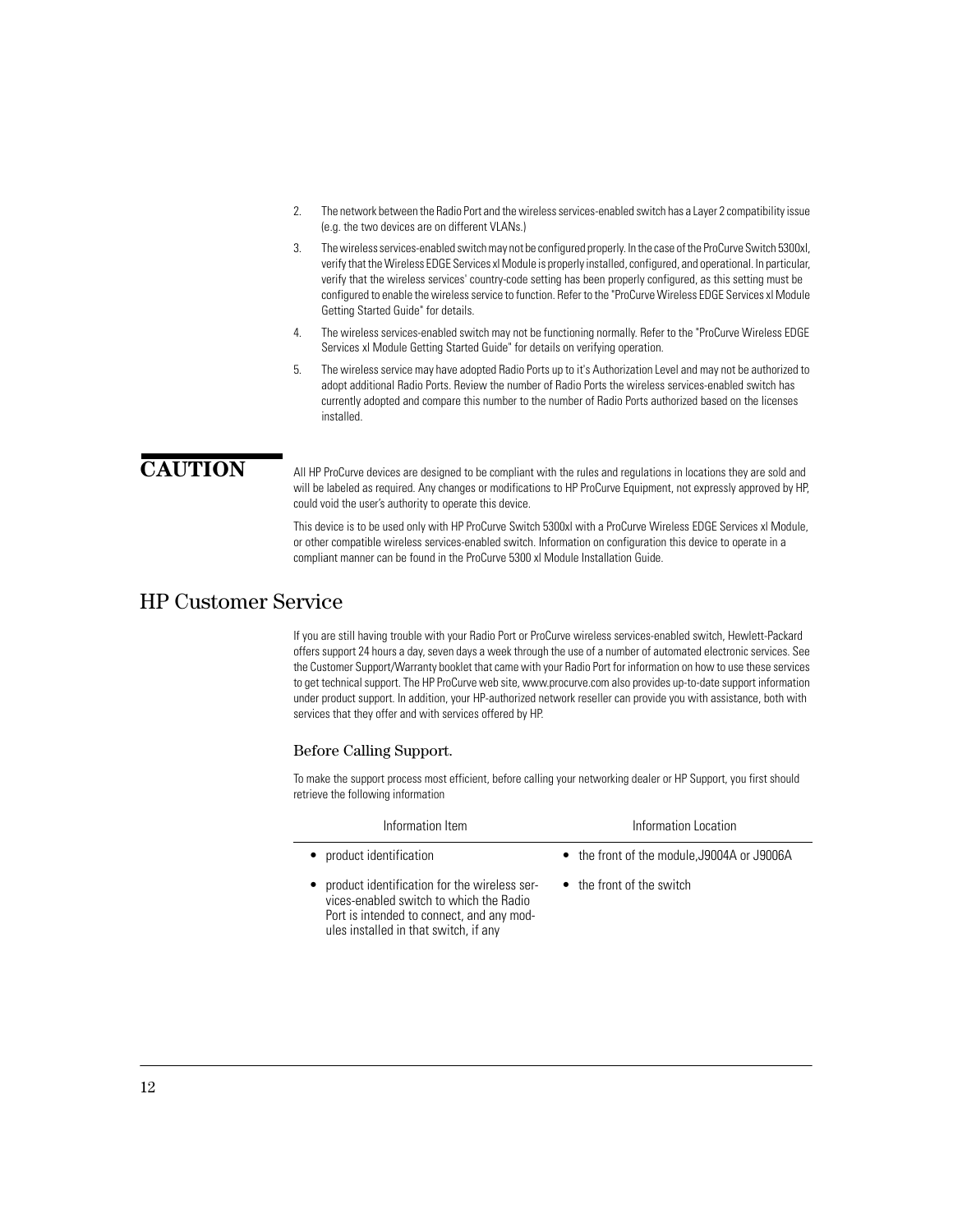| Information Item                                                                                                                                                                                                                                                                                                                               | Information Location                                                                                                                           |
|------------------------------------------------------------------------------------------------------------------------------------------------------------------------------------------------------------------------------------------------------------------------------------------------------------------------------------------------|------------------------------------------------------------------------------------------------------------------------------------------------|
| $\bullet$ details about the Radio Port's status and the<br>status of the wireless services-enabled<br>switch including the software (OS) version<br>of the switch and any installed modules, a<br>copy of the wireless services configuration,<br>• a copy of the switch Event Log,<br>• a copy of the switch status<br>• counters information | • Switch console (Wireless Services Configura-<br>tion Level): show command<br>• switch event Log<br>• Syslog server entry file, if configured |
| • copy of your network topology map, includ-<br>ing network addresses assigned to the rel-                                                                                                                                                                                                                                                     | • your network records                                                                                                                         |

See your Warranty Booklet for the appropriate phone number in your area.

Service Information: For the latest version of this Guide, go to: http://www.procurve.com

## Safety and Regulatory Statements

evant devices

## Safety Information

Documentation reference symbol. If the product is marked with this symbol, refer to the product documentation to get more information about the product.

WARNING A WARNING in the manual denotes a hazard that can cause injury or death.

CAUTION A CAUTION in the manual denotes a hazard that can damage the equipment or create a non-compliant condition.

> Do not proceed beyond a WARNING or CAUTION notice until you have understood the hazardous conditions and have taken appropriate steps.

#### **Grounding**

- If your LAN covers an area served by more than one power distribution system, be sure their safety grounds are securely interconnected.
- LAN cables may occasionally be subject to hazardous transient voltages (such as lightning or disturbances in the electrical utilities power grid). Handle exposed metal components of the network with caution.

#### **Servicing**

There are no user-serviceable parts inside this product. Any servicing, adjustment, maintenance or repair must be performed only by service trained personnel.

This product does not have a power switch; it is powered on when the LAN cable is plugged in.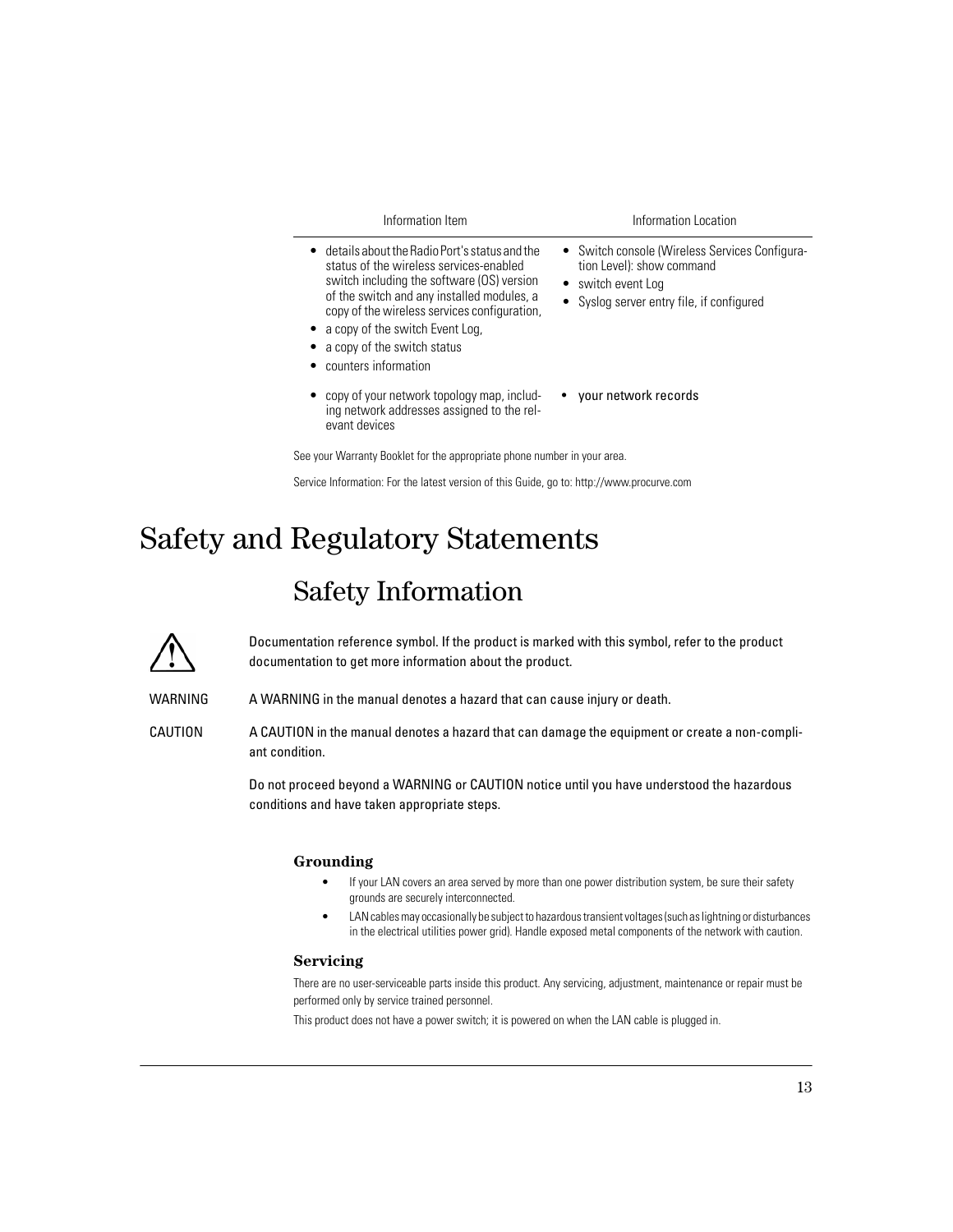#### **Regulatory Model Identification Number**

For regulatory identification purposes, this product has been assigned a Regulatory Model Number (RMN). The RMN for your product is RSVLC-0502. The RMN should not be confused with the marketing name (ProCurve Radio Port 210, ProCurve Radio Port 230) or the Product Number (J9004A, J9006A).

## Regulatory Statements

### **Notice for U.S.A.**

#### **Manufacturer's FCC Declaration of Conformity Statement**



| Product No:          | J9004A, J9006A                                                                 |
|----------------------|--------------------------------------------------------------------------------|
| FCC ID No:           | B94RSVLC-0502, B94RSVLC-0505                                                   |
| Regulatory Model No: | <b>RSVLC-0502</b>                                                              |
| Manufacturer::       | Hewlett-Packard Company<br>3000 Hanover Street<br>Palo Alto, CA 94394-1185 USA |
| Phone:               | 650-857-1501                                                                   |

For questions regarding this declaration, contact the Product Regulations Manager at the above address or phone number.

This device complies with Part 15 of the FCC rules. Operation is subject to the following two conditions: 1) this device may not cause harmful interference, and 2) this device must accept any interference received, including interference that may cause undesired operation.

- This device has been tested and found to comply with the limits for a Class B digital device, pursuant to part 15 of the FCC Rules. These limits are designed to provide reasonable protection against harmful interference in a residential installation. This equipment generates, uses and can radiate radio frequency energy and, if not installed and used in accordance with the instructions, may cause harmful interference to radio communications. However, there is no guarantee that interference will not occur in a particular installation. If this equipment does cause harmful interference to radio or television reception, which can be determined by turning the equipment off and on, the user is encouraged to try to correct the interference by one or more of the following measures:
	- Reorient or relocate the receiving antenna.
	- Increase the separation between the equipment and the receiver.
	- Connect the equipment into an outlet on a circuit different from that to which the receiver is connected.
	- Consult the dealer or an experienced radio/television technician for help.

The FCC requires the user to be notified that any changes or modifications made to the device that are not expressly approved by the Hewlett-Packard Company may void the user's authority to operate the equipment.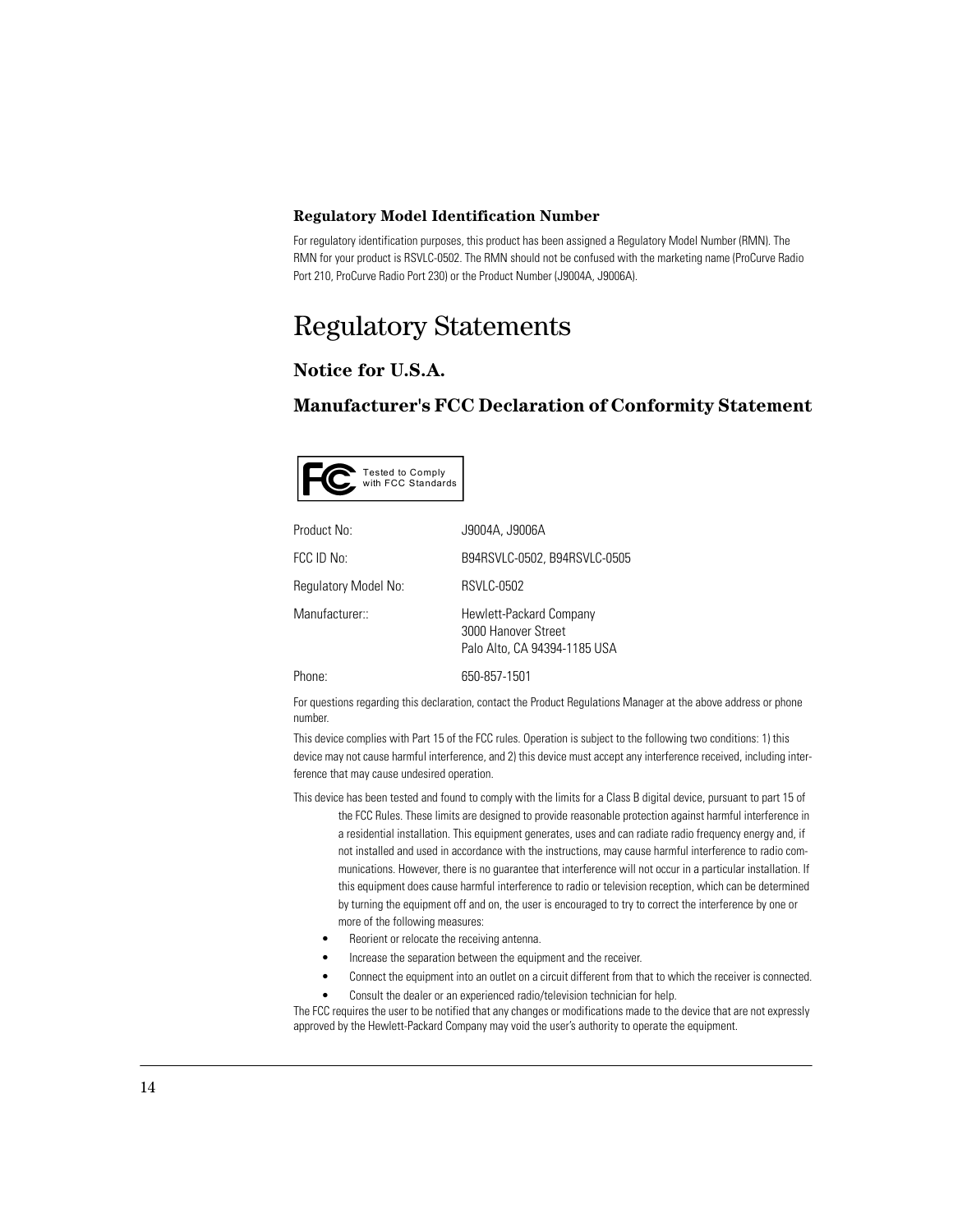is no quarantee that interference will not occur in a particular installation. If this equipment does cause harmful interference to radio or television reception, which can be determined by turning the equipment off and on, the user is encouraged to try to correct the interference by one or more of the following measures:

- Reorient or relocate the receiving antenna.
- Increase the separation between the equipment and the receiver.
- Connect the equipment into an outlet on a circuit different from that to which the receiver is connected.
- Consult the dealer or an experienced radio/television technician for help.

The FCC requires the user to be notified that any changes or modifications made to the device that are not expressly approved by the Hewlett-Packard Company may void the user's authority to operate the equipment.

#### **WARNING Exposure to Radio Frequency Radiation**

The radiated output power of this device is below the FCC radio exposure limits. Nevertheless, the device should be used in such a manner that the potential for human contact during normal operation is minimized. To avoid the possibility of exceeding the FCC radio frequency exposure limits, human proximity to the antennas should not be less than 20 cm (8 inches) during normal operation.

The antenna(s) used for this transmitter must be installed to provide a separation **distance of at least 20 cm from all persons and must not be co-located or operating in conjunction with any other antenna or transmitter.** 

# Notice for European Community

# $\mathsf{CE}$

This device complies with the EMC Directive 89/336/EEC, Low Voltage Directive 73/23/EEC and R&TTE Directive 1999/5/EC. Compliance with these directives implies conformity to harmonized European standards (European Norms) that are listed on the EU Declaration of Conformity that has been issued by HP for this device.

#### **Countries of Operation & Conditions of Use**

This device may be used in the following EU and EFTA countries: Austria, Belgium, Cyprus, Czech Republic, Denmark, Estonia, Finland, France, Germany, Greece, Hungary, Iceland, Ireland, Italy, Latvia, Liechtenstein, Lithuania, Luxembourg, Malta, Netherlands, Norway, Poland, Portugal, Slovak Republic, Slovenia, Spain, Sweden, Switzerland and the United Kingdom. Requirements for indoor vs. outdoor operation, licensing and allowed channels of operation apply in some countries as described below.

Note: The user must use the confinuration utility provided with this device to ensure the channels of operation are in conformance with the spectrum usage rules for EU and EFTA countries as described below.

#### 2.4 GHz Operation:

- This device may be operated indoors or outdoors in all EU and EFTA countries using the 2.4GHz band (Channels 1 - 13), except where noted below.
- In Italy, a license is required for outdoor use. Verify with your dealer or directly with the General Direction for Frequency Planning and Management (Direzione Generale Pianificazione e Gestione Frequenze).

E'necessaria una concessione ministeriale anche per l'uso del prodotto. Verifici per favore con il proprio distributore o direttamente presso la Direzione Generale Pianificazione e Gestione Frequenze.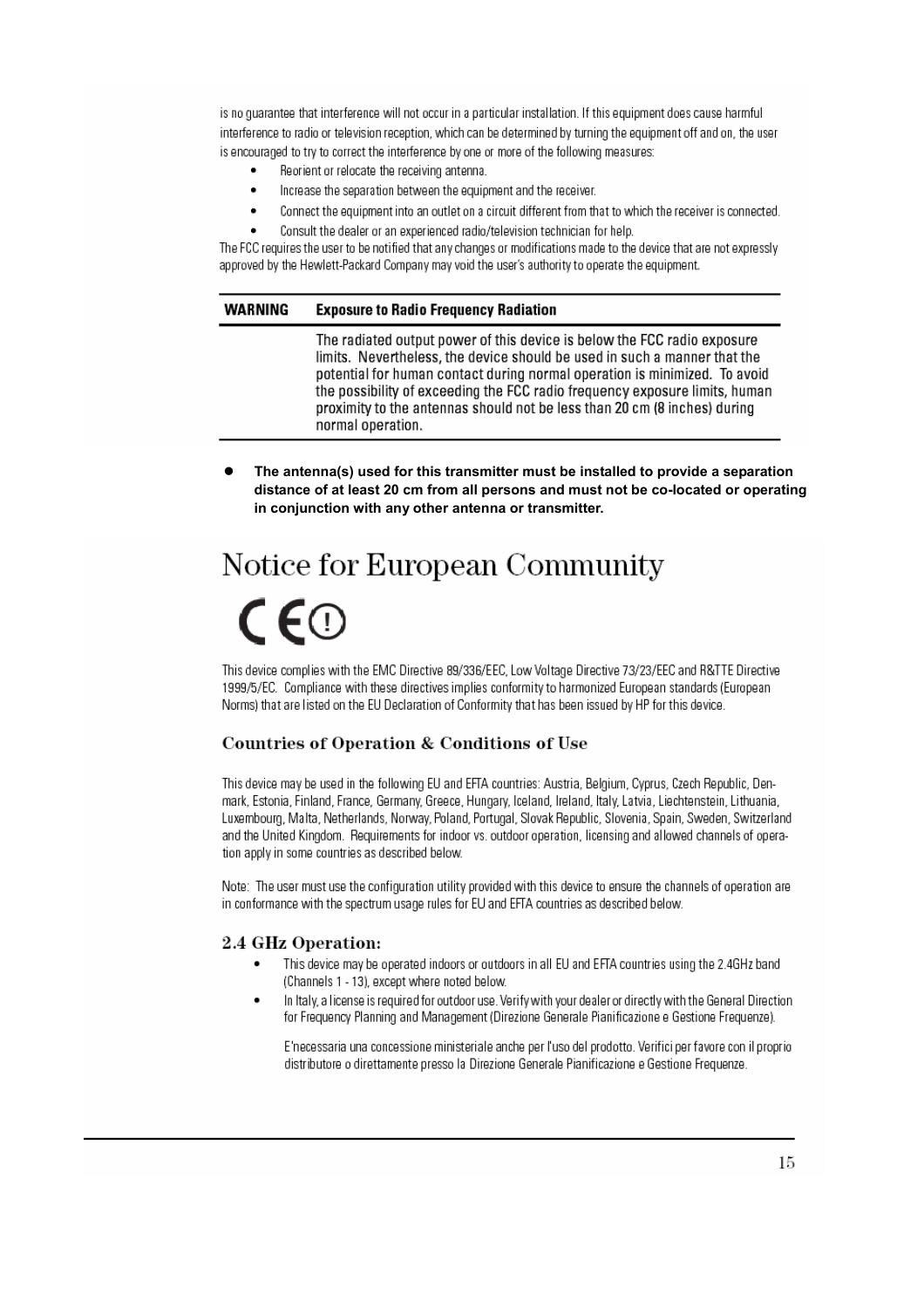#### **5 GHz Operation:**

- "This device requires the user to properly enter the current country of operation during the initial setup of the Radio Port. Once the country of operation has been entered, the Radio Port will automatically limit the available channels, ensuring compliant operation in the selected country. Incorrectly entering the country of operation may result in illegal operation and may cause harmful interference to other systems. The user is obligated to ensure the device is operating according to the channel limitations, indoor/ outdoor restrictions and license requirements for each European Community country as described in this document. Information on configuring this device can be found in the ProCurve 5300xl Module Installation Guide.
- "This device employs a radar detection feature required for European Community and EFTA country operation in the 5GHz band. This feature is automatically enabled when the country of operation is correctly configured for any European Community or EFTA country. The presence of nearby radar operation may result in temporary interruption of operation of this device. The radar detection feature will automatically restart operation on a channel free of radar.
- "This device is restricted to indoor use when operated in EU and EFTA countries using the 5.15-5.35GHz band (Channels 36, 40, 44, 48, 52, 56, 60 and 64). See the table below for the allowed 5GHz channels in each band.

#### **Operation Using 5 GHz Channels in the European Community**

The user must ensure operation of this device is in conformance with European National spectrum usage laws as shown below and elsewhere in this document.

| <b>Frequency Band</b><br>(MHz) | <b>Allowed Channels</b>                                                    | <b>Usage</b>    | <b>Maximum EIRP</b><br>(mW) | <b>Maximum EIRP</b><br>(dBm) |
|--------------------------------|----------------------------------------------------------------------------|-----------------|-----------------------------|------------------------------|
| 5150-5250                      | 36,40,44,48                                                                | Indoor Use only | 200                         | 23                           |
| 5250-5350                      | 52,56,60,64                                                                | Indoor Use only | 200                         | 23                           |
| 5470-5725                      | 100, 104, 108, 112, 116, 120, 124, 128, 132, Indoor or outdoor<br>136, 140 | use             | 1000                        | 30                           |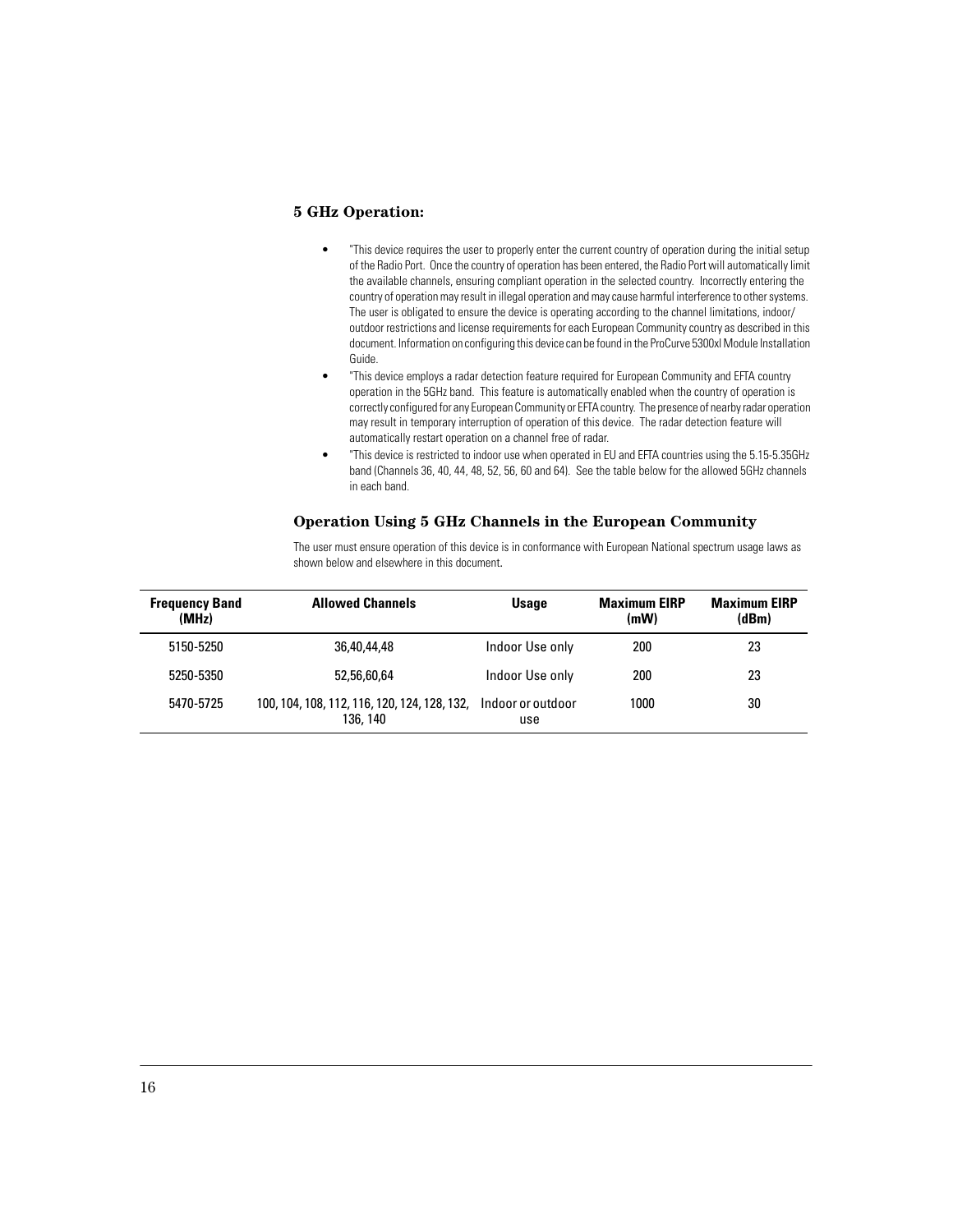#### **Notice for Canada**

This device complies with the limits for a Class B digital device and conforms to Industry Canada standard ICES-003. Products that contain a radio transmitter comply with Industry Canada standard RSS210 and are labeled with an IC approval number.

Cet appareil numérique de la classe B est conforme à la norme ICES-003 de Industry Canada. La radio sans fil de ce dispsitif est conforme à la certification RSS 210 de Industry Canada et est étiquetée avec un numéro d'approbation IC.

This device complies with the Class B limits of Industry Canada. Operation is subject to the following two conditions: 1) this device may not cause harmful interference, and 2) this device must accept interference received, including interference that may cause undesired operation.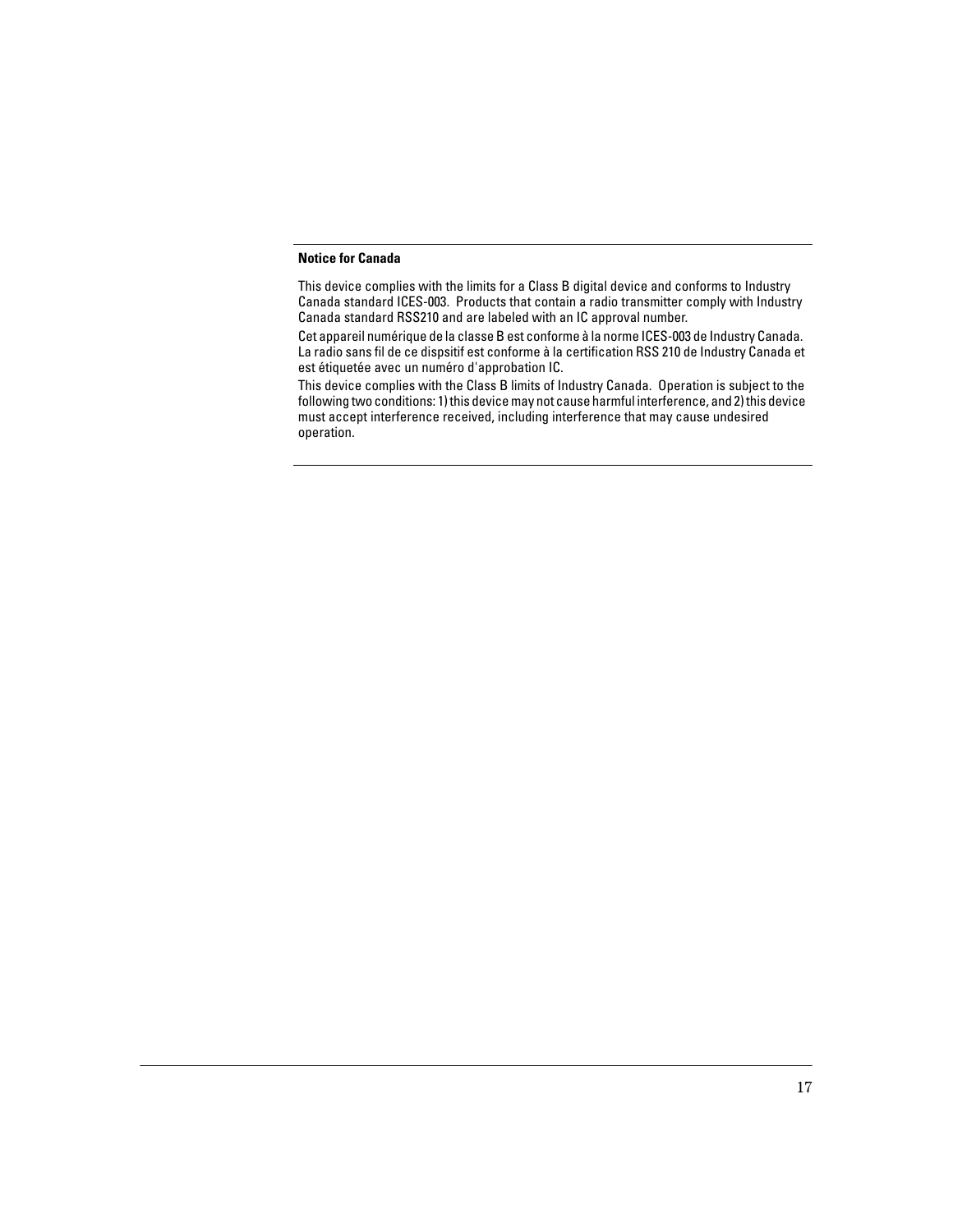## **EU Declaration of Conformity**

|                                                                                                                                                                                                          |                                                                                                                                                                               | <b>DECLARATION OF CONFORMITY</b><br>according to ISO/IEC Guide 22 and EN 45014     |
|----------------------------------------------------------------------------------------------------------------------------------------------------------------------------------------------------------|-------------------------------------------------------------------------------------------------------------------------------------------------------------------------------|------------------------------------------------------------------------------------|
| <b>Manufacturer's Name:</b>                                                                                                                                                                              |                                                                                                                                                                               | Hewlett-Packard Company                                                            |
|                                                                                                                                                                                                          |                                                                                                                                                                               | Manufacturer's Address: 8000 Foothills Blvd.<br>Roseville, CA 95747-5502<br>U.S.A. |
| declares, that the product                                                                                                                                                                               |                                                                                                                                                                               |                                                                                    |
| <b>Product Name:</b>                                                                                                                                                                                     |                                                                                                                                                                               | HP Procurve Radio Port 210, 230                                                    |
| <b>Product Number(s):</b>                                                                                                                                                                                |                                                                                                                                                                               | J9004A, J9006A                                                                     |
| <b>Regulatory Model:</b>                                                                                                                                                                                 |                                                                                                                                                                               | <b>RSVLC-0502</b>                                                                  |
|                                                                                                                                                                                                          |                                                                                                                                                                               | conforms to the following Product Specifications:                                  |
| Safety:                                                                                                                                                                                                  |                                                                                                                                                                               | EN 60950-1:2001 / IEC 60950-1:2001                                                 |
| Health:                                                                                                                                                                                                  | EU 1999/519/EC                                                                                                                                                                |                                                                                    |
| EMC:                                                                                                                                                                                                     | EN 55022:1998 +A1+A2 / CISPR 22:1997 +A1+A2 Class B <sup>1</sup><br>EN 301 489-1 V1.4.1 (2002-08)<br>EN 301 489-17 V1.2.1 (2002-08)<br>EN 60601-1-2:2001 / IEC 60601-1-2:2001 |                                                                                    |
| Radio:                                                                                                                                                                                                   | EN 300 328 V1.4.1 (2003-04)<br>EN 301 893 V1.2.3 (2003-08)                                                                                                                    |                                                                                    |
| <b>Supplementary Information:</b>                                                                                                                                                                        |                                                                                                                                                                               |                                                                                    |
| The product herewith complies with the requirements of the Low Voltage Directive<br>73/23/EEC, the EMC Directive 89/336/EEC and the R&TTE Directive 1999/5/EC and<br>carries the CE marking accordingly. |                                                                                                                                                                               |                                                                                    |
|                                                                                                                                                                                                          |                                                                                                                                                                               | 1) The Product was tested in a typical configuration with a laptop computer.       |
|                                                                                                                                                                                                          |                                                                                                                                                                               |                                                                                    |
| Roseville, December 20 2005                                                                                                                                                                              |                                                                                                                                                                               | Multe 1<br>eerina Mar.                                                             |
| European Contact: Your local Hewlett-Packard Sales and Service Office or Hewlett-Packard GmbH, Department<br>HQ-TRE, Herrenberger Straße 140, D-71034 Böblingen (FAX: + 49-7031-14-3143)                 |                                                                                                                                                                               |                                                                                    |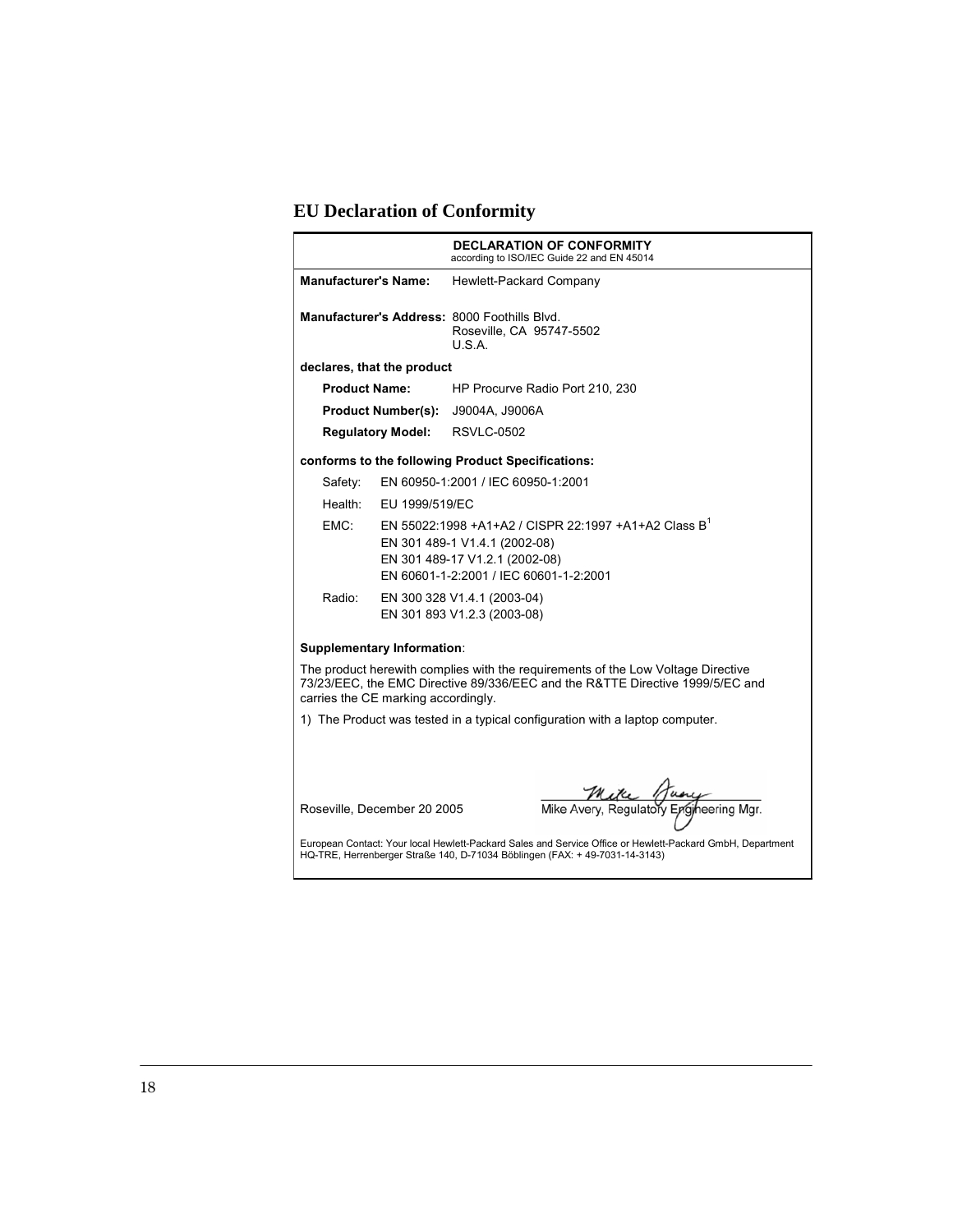#### **Notice For Japan**

この機器の使用周波数帯では、電子レンジ等の産業・科学・医療用機器のほか 工場の製造ライン等で使用されている移動体識別用の構内無線局(免許を要する 無線局)及び特定小電力無線局(免許を要しない無線局)が運用されています。

- 1 この機器を使用する前に、近くで移動体識別用の構内無線局及び特定小電力 無線局が運用されていないことを確認して下さい。
- 2 万一、この機器から移動体識別用の構内無線局に対して電波干渉の事例が発 生した場合には、速やかに使用周波数を変更するか又は電波の発射を停止した 上、下記連絡先にご連絡頂き、混信回避のための処置等(例えば、パーティシ ョンの設置など)についてご相談して下さい。
- 3 その他、この機器から移動体識別用の特定小電力無線局に対して電波干渉の 事例が発生した場合など何かお困りのことが起きたときは、次の連絡先へお問 い合わせ下さい。

連絡先:日本ヒューレット・パッカード株式会社 TEL:0120-014121

#### **Notice For Taiwan:**

#### **DGT LPD (Low Power devices) Statement**

低功率電波輻射性電機管理辦法

- 第十四條 經型式認證合格之低功率射頻電機,非經許可,公司、 商號或使用者均不得擅自變更頻率、加大功率或變更原 設計之特性及功能。
- 第十七條 低功率射頻電機之使用不得影響飛航安全及干擾合法通 信;經發現有干擾現象時,應立即停用,並改善至無干 擾時方得繼續使用。 前項合法通信, 指依電信規定作業之無線電信 · 低功率 射頻電機須忍受合法通信或工業、科學及醫療用電波輻 射性電機設備之干擾·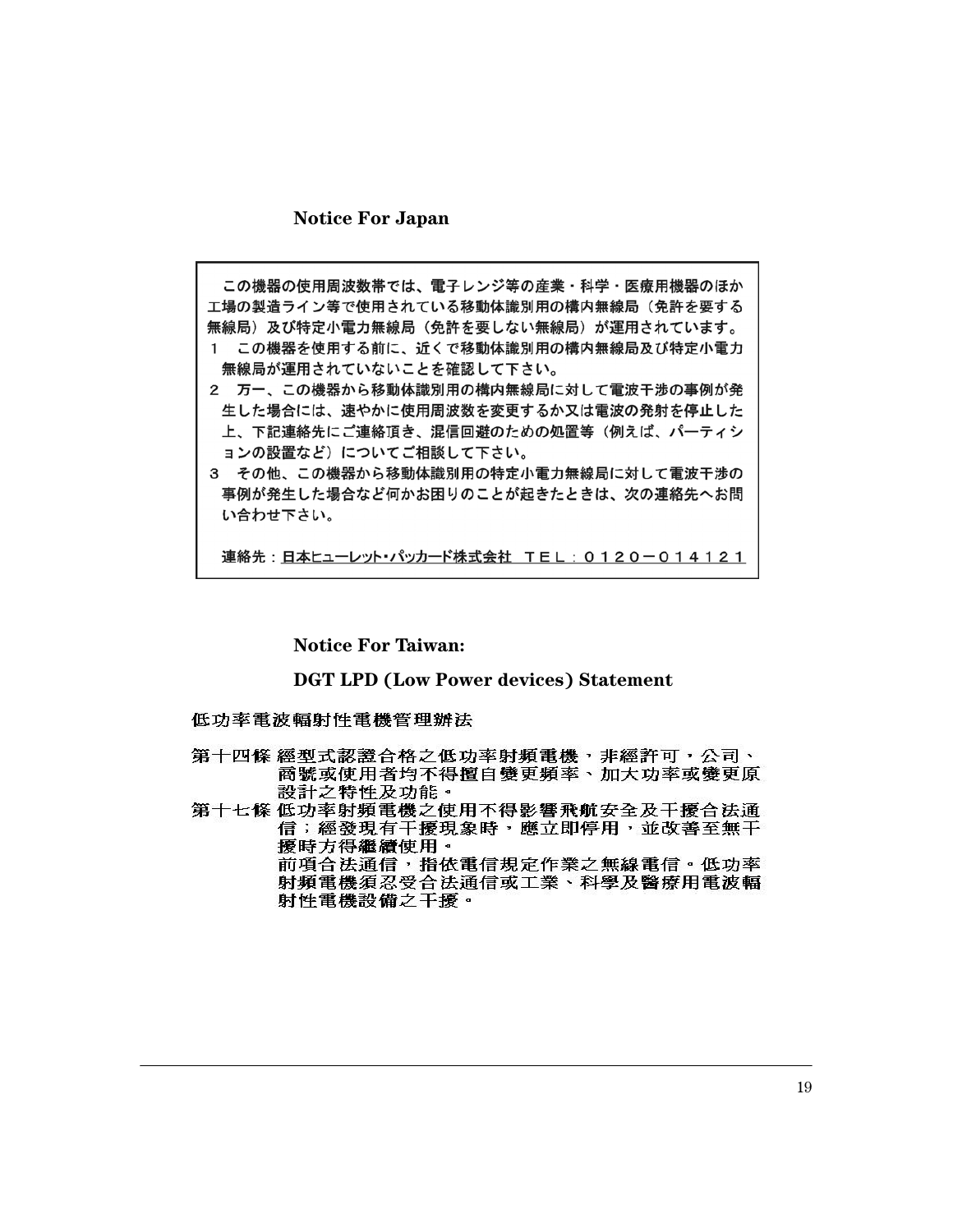## Recycle Statements

## Waste Electrical and Electronic Equipment (WEEE) Statements



#### **Disposal of Waste Equipment by Users in Private Household in the European Union**

This symbol on the product or on its packaging indicates that this product must not be disposed of with your other household waste. Instead, it is your responsibility to dispose of your waste equipment by handing it over to a designated collection point for the recycling of waste electrical and electronic equipment. The separate collection and recycling of your waste equipment at the time of disposal will help to conserve natural resources and ensure that it is recycled in a manner that protects human health and the environment. For more information about where you can drop off your waste equipment for recycling, please contact your local city office, your household waste disposal service or the shop where you purchased the product.

1



#### **Likvidace zařízení soukromými domácími uživateli v Evropské unii**

Tento symbol na produktu nebo balení označuje výrobek, který nesmí být vyhozen spolu s ostatním domácím odpadem. Povinností uživatele je předat takto označený odpad na předem určené sběrné místo pro recyklaci elektrických a elektronických zařízení. Okamžité třídění a recyklace odpadu pomůže uchovat přírodní prostředí a zajistí takový způsob recyklace, který ochrání zdraví a životní prostředí člověka. Další informace o možnostech odevzdání odpadu k recyklaci získáte na příslušném obecním nebo městském úřadě, od firmy zabývající se sběrem a svozem odpadu nebo v obchodě, kde jste produkt zakoupili.



#### **Bortskaffelse af affald fra husstande i den Europæiske Union**

Hvis produktet eller dets emballage er forsynet med dette symbol, angiver det, at produktet ikke må bortskaffes med andet almindeligt husholdningsaffald. I stedet er det dit ansvar at bortskaffe kasseret udstyr ved at aflevere det på den kommunale genbrugsstation, der forestår genvinding af kasseret elektrisk og elektronisk udstyr. Den centrale modtagelse og genvinding af kasseret udstyr i forbindelse med bortskaffelsen bidrager til bevarelse af naturlige ressourcer og sikrer, at udstyret genvindes på en måde, der beskytter både mennesker og miljø. Yderligere oplysninger om, hvor du kan aflevere kasseret udstyr til genvinding, kan du få hos kommunen, den lokale genbrugsstation eller i den butik, hvor du købte produktet.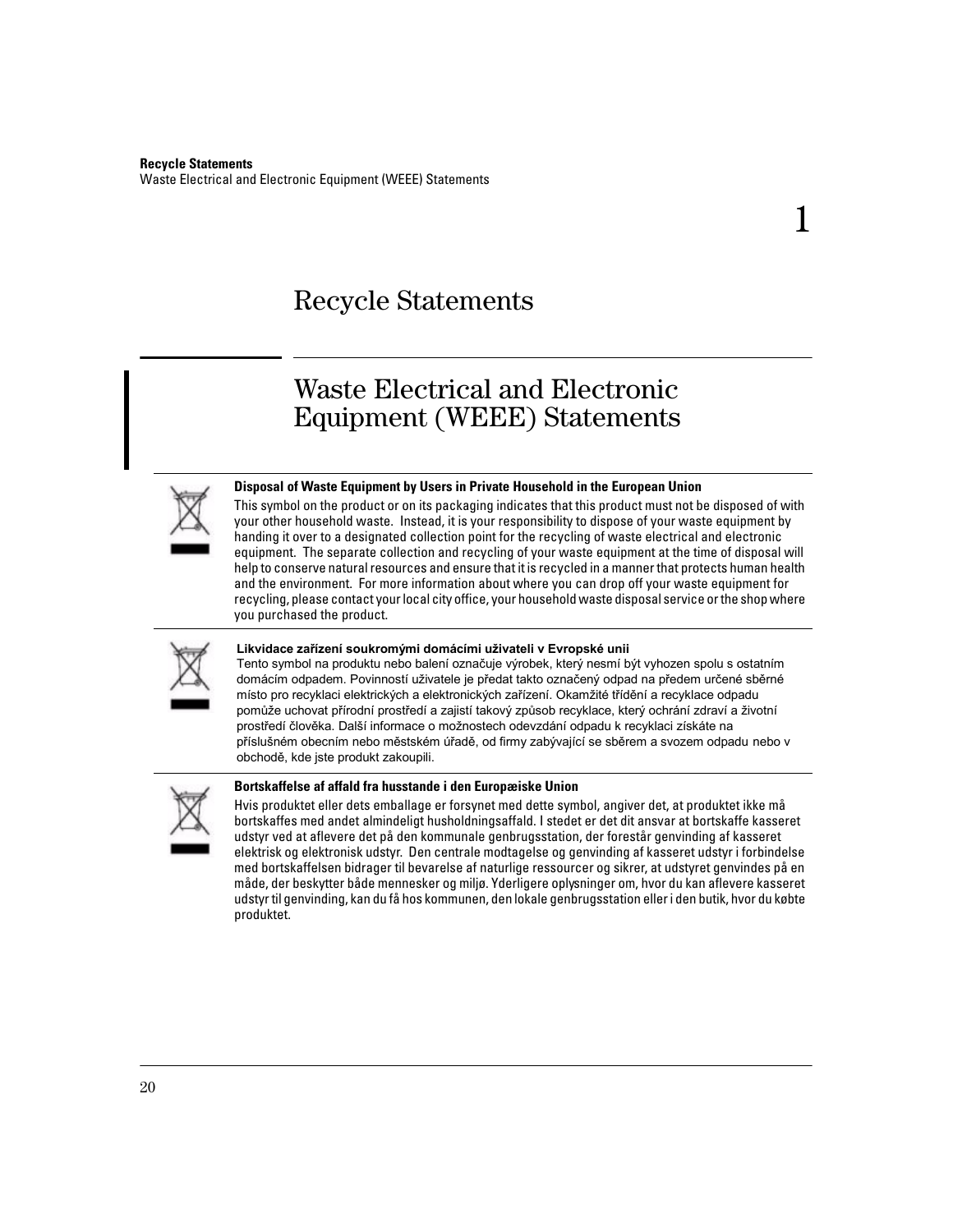

#### **Seadmete jäätmete kõrvaldamine eramajapidamistes Euroopa Liidus**

See tootel või selle pakendil olev sümbol näitab, et kõnealust toodet ei tohi koos teiste majapidamisjäätmetega kõrvaldada. Teie kohus on oma seadmete jäätmed kõrvaldada, viies need elektrija elektroonikaseadmete jäätmete ringlussevõtmiseks selleks ettenähtud kogumispunkti. Seadmete jäätmete eraldi kogumine ja ringlussevõtmine kõrvaldamise ajal aitab kaitsta loodusvarasid ning tagada, et ringlussevõtmine toimub viisil, mis kaitseb inimeste tervist ning keskkonda. Lisateabe saamiseks selle kohta, kuhu oma seadmete jäätmed ringlussevõtmiseks viia, võtke palun ühendust oma kohaliku linnakantselei, majapidamisjäätmete kõrvaldamise teenistuse või kauplusega, kust Te toote ostsite.

#### **Laitteiden hävittäminen kotitalouksissa Euroopan unionin alueella**



Jos tuotteessa tai sen pakkauksessa on tämä merkki, tuotetta ei saa hävittää kotitalousjätteiden mukana. Tällöin hävitettävä laite on toimitettava sähkölaitteiden ja elektronisten laitteiden kierrätyspisteeseen. Hävitettävien laitteiden erillinen käsittely ja kierrätys auttavat säästämään luonnonvaroja ja varmistamaan, että laite kierrätetään tavalla, joka estää terveyshaitat ja suojelee luontoa. Lisätietoja paikoista, joihin hävitettävät laitteet voi toimittaa kierrätettäväksi, saa ottamalla yhteyttä jätehuoltoon tai liikkeeseen, josta tuote on ostettu.

#### **Élimination des appareils mis au rebut par les ménages dans l'Union européenne**



Le symbole apposé sur ce produit ou sur son emballage indique que ce produit ne doit pas être jeté avec les déchets ménagers ordinaires. Il est de votre responsabilité de mettre au rebut vos appareils en les déposant dans les centres de collecte publique désignés pour le recyclage des équipements électriques et électroniques. La collecte et le recyclage de vos appareils mis au rebut indépendamment du reste des déchets contribue à la préservation des ressources naturelles et garantit que ces appareils seront recyclés dans le respect de la santé humaine et de l'environnement. Pour obtenir plus d'informations sur les centres de collecte et de recyclage des appareils mis au rebut, veuillez contacter les autorités locales de votre région, les services de collecte des ordures ménagères ou le magasin dans lequel vous avez acheté ce produit.



#### **Entsorgung von Altgeräten aus privaten Haushalten in der EU**

Das Symbol auf dem Produkt oder seiner Verpackung weist darauf hin, dass das Produkt nicht über den normalen Hausmüll entsorgt werden darf. Benutzer sind verpflichtet, die Altgeräte an einer Rücknahmestelle für Elektro- und Elektronik-Altgeräte abzugeben. Die getrennte Sammlung und ordnungsgemäße Entsorgung Ihrer Altgeräte trägt zur Erhaltung der natürlichen Ressourcen bei und garantiert eine Wiederverwertung, die die Gesundheit des Menschen und die Umwelt schützt. Informationen dazu, wo Sie Rücknahmestellen für Ihre Altgeräte finden, erhalten Sie bei Ihrer Stadtverwaltung, den örtlichen Müllentsorgungsbetrieben oder im Geschäft, in dem Sie das Gerät erworben haben



#### **Απόρριψη άχρηστου εξοπλισμού από χρήστες σε ιδιωτικά νοικοκυριά στην Ευρωπαϊκή Ένωση**

Το σύμβολο αυτό στο προϊόν ή τη συσκευασία του υποδεικνύει ότι το συγκεκριμένο προϊόν δεν πρέπει να διατίθεται μαζί με τα άλλα οικιακά σας απορρίμματα. Αντίθετα, είναι δική σας ευθύνη να απορρίψετε τον άχρηστο εξοπλισμό σας παραδίδοντάς τον σε καθορισμένο σημείο συλλογής για την ανακύκλωση άχρηστου ηλεκτρικού και ηλεκτρονικού εξοπλισμού. Η ξεχωριστή συλλογή και ανακύκλωση του άχρηστου εξοπλισμού σας κατά την απόρριψη θα συμβάλει στη διατήρηση των φυσικών πόρων και θα διασφαλίσει ότι η ανακύκλωση γίνεται με τρόπο που προστατεύει την ανθρώπινη υγεία και το περιβάλλον. Για περισσότερες πληροφορίες σχετικά με το πού μπορείτε να παραδώσετε τον άχρηστο εξοπλισμό σας για ανακύκλωση, επικοινωνήστε με το αρμόδιο τοπικό γραφείο, την τοπική υπηρεσία διάθεσης οικιακών απορριμμάτων ή το κατάστημα όπου αγοράσατε το προϊόν.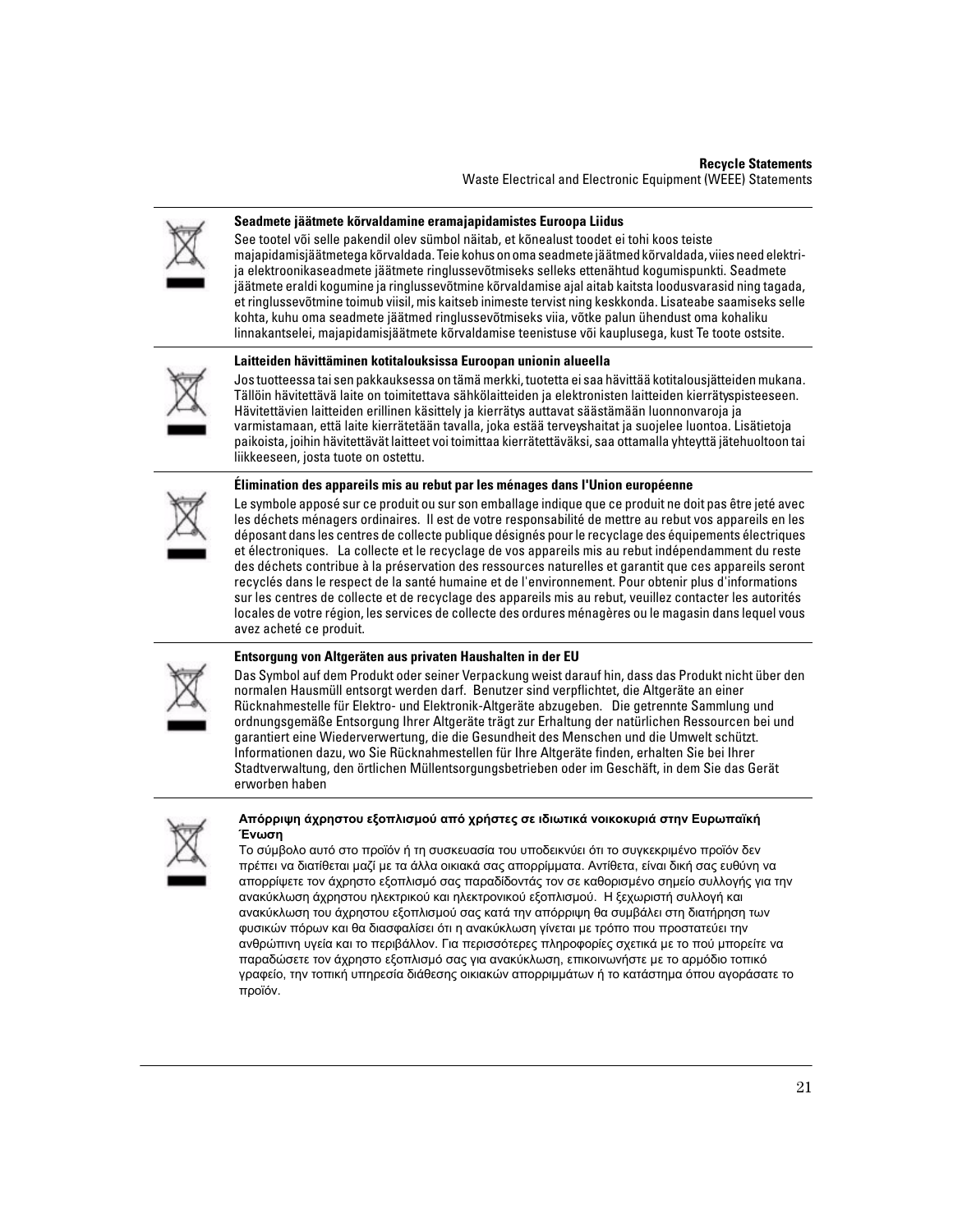#### **Készülékek magánháztartásban történő selejtezése az Európai Unió területén**



A készüléken, illetve a készülék csomagolásán látható azonos szimbólum annak jelzésére szolgál, hogy a készülék a selejtezés során az egyéb háztartási hulladéktól eltérő módon kezelendő. A vásárló a hulladékká vált készüléket köteles a kijelölt gyűjtőhelyre szállítani az elektromos és elektronikai készülékek újrahasznosítása céljából. A hulladékká vált készülékek selejtezéskori begyűjtése és újrahasznosítása hozzájárul a természeti erőforrások megőrzéséhez, valamint biztosítja a selejtezett termékek környezetre és emberi egészségre nézve biztonságos feldolgozását. A begyűjtés pontos helyéről bővebb tájékoztatást a lakhelye szerint illetékes önkormányzattól, az illetékes szemételtakarító vállalattól, illetve a terméket elárusító helyen kaphat.

#### **Smaltimento delle apparecchiature da parte di privati nel territorio dell'Unione Europea**



Questo simbolo presente sul prodotto o sulla sua confezione indica che il prodotto non può essere smaltito insieme ai rifiuti domestici. È responsabilità dell'utente smaltire le apparecchiature consegnandole presso un punto di raccolta designato al riciclo e allo smaltimento di apparecchiature elettriche ed elettroniche. La raccolta differenziata e il corretto riciclo delle apparecchiature da smaltire permette di proteggere la salute degli individui e l'ecosistema. Per ulteriori informazioni relative ai punti di raccolta delle apparecchiature, contattare l'ente locale per lo smaltimento dei rifiuti, oppure il negozio presso il quale è stato acquistato il prodotto.

#### **Nolietotu iekārtu iznīcināšanas noteikumi lietotājiem Eiropas Savienības privātajās mājsaimniecībās**



Šāds simbols uz izstrādājuma vai uz tā iesaiņojuma norāda, ka šo izstrādājumu nedrīkst izmest kopā ar citiem sadzīves atkritumiem. Jūs atbildat par to, lai nolietotās iekārtas tiktu nodotas speciāli iekārtotos punktos, kas paredzēti izmantoto elektrisko un elektronisko iekārtu savākšanai otrreizējai pārstrādei. Atsevišķa nolietoto iekārtu savākšana un otrreizējā pārstrāde palīdzēs saglabāt dabas resursus un garantēs, ka šīs iekārtas tiks otrreizēji pārstrādātas tādā veidā, lai pasargātu vidi un cilvēku veselību. Lai uzzinātu, kur nolietotās iekārtas var izmest otrreizējai pārstrādei, jāvēršas savas dzīves vietas pašvaldībā, sadzīves atkritumu savākšanas dienestā vai veikalā, kurā izstrādājums tika nopirkts.



**Vartotojų iš privačių namų ūkių įrangos atliekų šalinimas Europos Sąjungoje** 

Šis simbolis ant gaminio arba jo pakuotės rodo, kad šio gaminio šalinti kartu su kitomis namų ūkio atliekomis negalima. Šalintinas įrangos atliekas privalote pristatyti į specialią surinkimo vietą elektros ir elektroninės įrangos atliekoms perdirbti. Atskirai surenkamos ir perdirbamos šalintinos įrangos atliekos padės saugoti gamtinius išteklius ir užtikrinti, kad jos bus perdirbtos tokiu būdu, kuris nekenkia žmonių sveikatai ir aplinkai. Jeigu norite sužinoti daugiau apie tai, kur galima pristatyti perdirbtinas įrangos atliekas, kreipkitės į savo seniūniją, namų ūkio atliekų šalinimo tarnybą arba parduotuvę, kurioje įsigijote gaminį.

#### **Verwijdering van afgedankte apparatuur door privé-gebruikers in de Europese Unie**



Dit symbool op het product of de verpakking geeft aan dat dit product niet mag worden gedeponeerd bij het normale huishoudelijke afval. U bent zelf verantwoordelijk voor het inleveren van uw afgedankte apparatuur bij een inzamelingspunt voor het recyclen van oude elektrische en elektronische apparatuur. Door uw oude apparatuur apart aan te bieden en te recyclen, kunnen natuurlijke bronnen worden behouden en kan het materiaal worden hergebruikt op een manier waarmee de volksgezondheid en het milieu worden beschermd. Neem contact op met uw gemeente, het afvalinzamelingsbedrijf of de winkel waar u het product hebt gekocht voor meer informatie over inzamelingspunten waar u oude apparatuur kunt aanbieden voor recycling.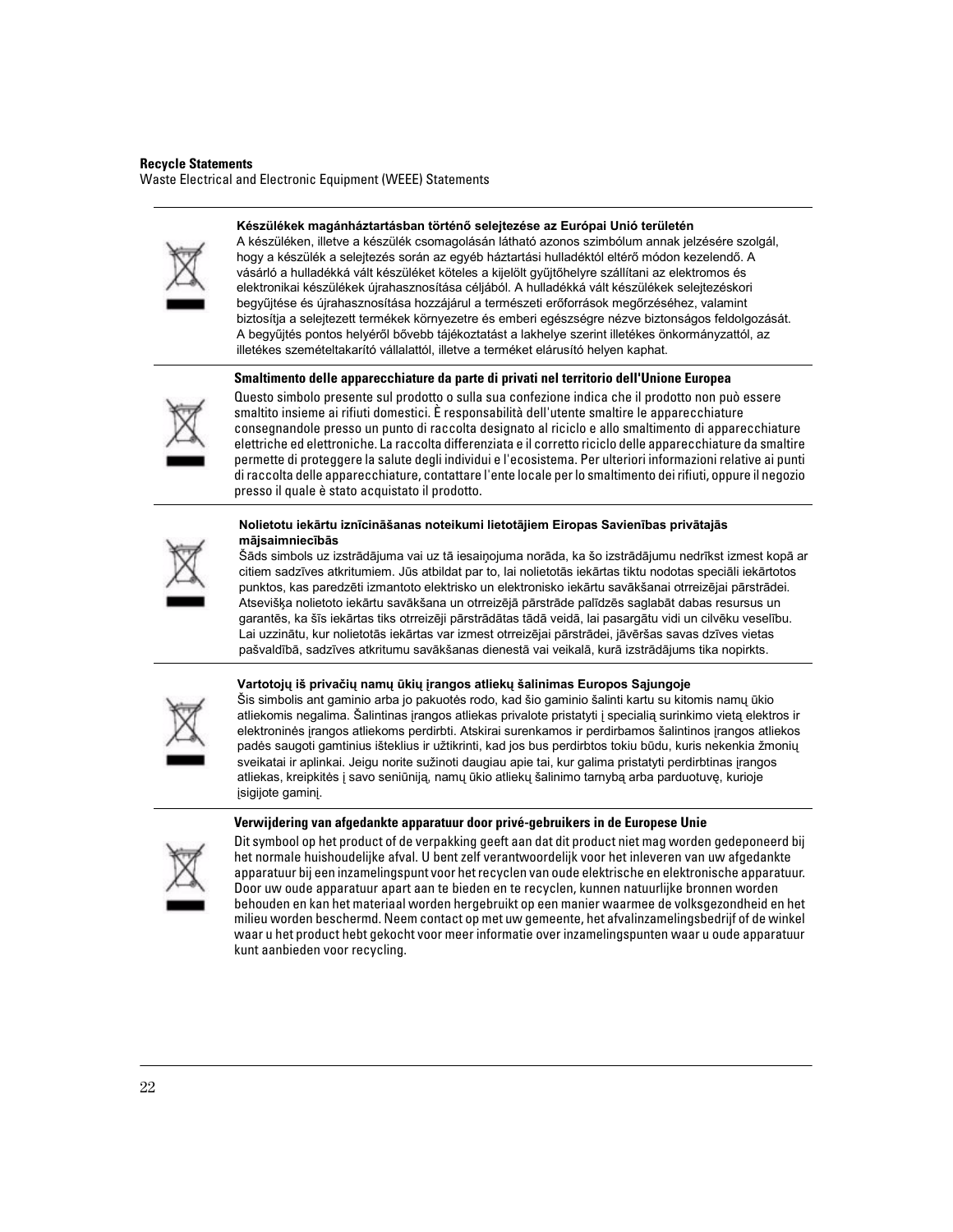

#### **Pozbywanie się zużytego sprzętu przez użytkowników w prywatnych gospodarstwach domowych w Unii Europejskiej**

Ten symbol na produkcie lub jego opakowaniu oznacza, że produktu nie wolno wyrzucać do zwykłych pojemników na śmieci. Obowiązkiem użytkownika jest przekazanie zużytego sprzętu do wyznaczonego punktu zbiórki w celu recyklingu odpadów powstałych ze sprzętu elektrycznego i elektronicznego. Osobna zbiórka oraz recykling zużytego sprzętu pomogą w ochronie zasobów naturalnych i zapewnią ponowne wprowadzenie go do obiegu w sposób chroniący zdrowie człowieka i środowisko. Aby uzyskać więcej informacji o tym, gdzie można przekazać zużyty sprzęt do recyklingu, należy się skontaktować z urzędem miasta, zakładem gospodarki odpadami lub sklepem, w którym zakupiono produkt.

#### **Descarte de Lixo Elétrico na Comunidade Européia**



Este símbolo encontrado no produto ou na embalagem indica que o produto não deve ser descartado no lixo doméstico comum. É responsabilidade do cliente descartar o material usado (lixo elétrico), encaminhando-o para um ponto de coleta para reciclagem. A coleta e a reciclagem seletivas desse tipo de lixo ajudarão a conservar as reservas naturais; sendo assim, a reciclagem será feita de uma forma segura, protegendo o ambiente e a saúde das pessoas. Para obter mais informações sobre locais que reciclam esse tipo de material, entre em contato com o escritório da HP em sua cidade, com o serviço de coleta de lixo ou com a loja em que o produto foi adquirido.

#### **Likvidácia vyradených zariadení v domácnostiach v Európskej únii**



Symbol na výrobku alebo jeho balení označuje, že daný výrobok sa nesmie likvidovať s domovým odpadom. Povinnosťou spotrebiteľa je odovzdať vyradené zariadenie v zbernom mieste, ktoré je určené na recykláciu vyradených elektrických a elektronických zariadení. Separovaný zber a recyklácia vyradených zariadení prispieva k ochrane prírodných zdrojov a zabezpečuje, že recyklácia sa vykonáva spôsobom chrániacim ľudské zdravie a životné prostredie. Informácie o zberných miestach na recykláciu vyradených zariadení vám poskytne miestne zastupiteľstvo, spoločnosť zabezpečujúca odvoz domového odpadu alebo obchod, v ktorom ste si výrobok zakúpili.



**Odstranjevanje odslužene opreme uporabnikov v zasebnih gospodinjstvih v Evropski uniji**  Ta znak na izdelku ali njegovi embalaži pomeni, da izdelka ne smete odvreči med gospodinjske odpadke. Nasprotno, odsluženo opremo morate predati na zbirališče, pooblaščeno za recikliranje odslužene električne in elektronske opreme. Ločeno zbiranje in recikliranje odslužene opreme prispeva k ohranjanju naravnih virov in zagotavlja recikliranje te opreme na zdravju in okolju neškodljiv način. Za podrobnejše informacije o tem, kam lahko odpeljete odsluženo opremo na recikliranje, se obrnite na pristojni organ, komunalno službo ali trgovino, kjer ste izdelek kupili.

#### **Eliminación de residuos de equipos eléctricos y electrónicos por parte de usuarios particulares en la Unión Europea**



Este símbolo en el producto o en su envase indica que no debe eliminarse junto con los desperdicios generales de la casa. Es responsabilidad del usuario eliminar los residuos de este tipo depositándolos en un "punto limpio" para el reciclado de residuos eléctricos y electrónicos. La recogida y el reciclado selectivos de los residuos de aparatos eléctricos en el momento de su eliminación contribuirá a conservar los recursos naturales y a garantizar el reciclado de estos residuos de forma que se proteja el medio ambiente y la salud. Para obtener más información sobre los puntos de recogida de residuos eléctricos y electrónicos para reciclado, póngase en contacto con su ayuntamiento, con el servicio de eliminación de residuos domésticos o con el establecimiento en el que adquirió el producto.